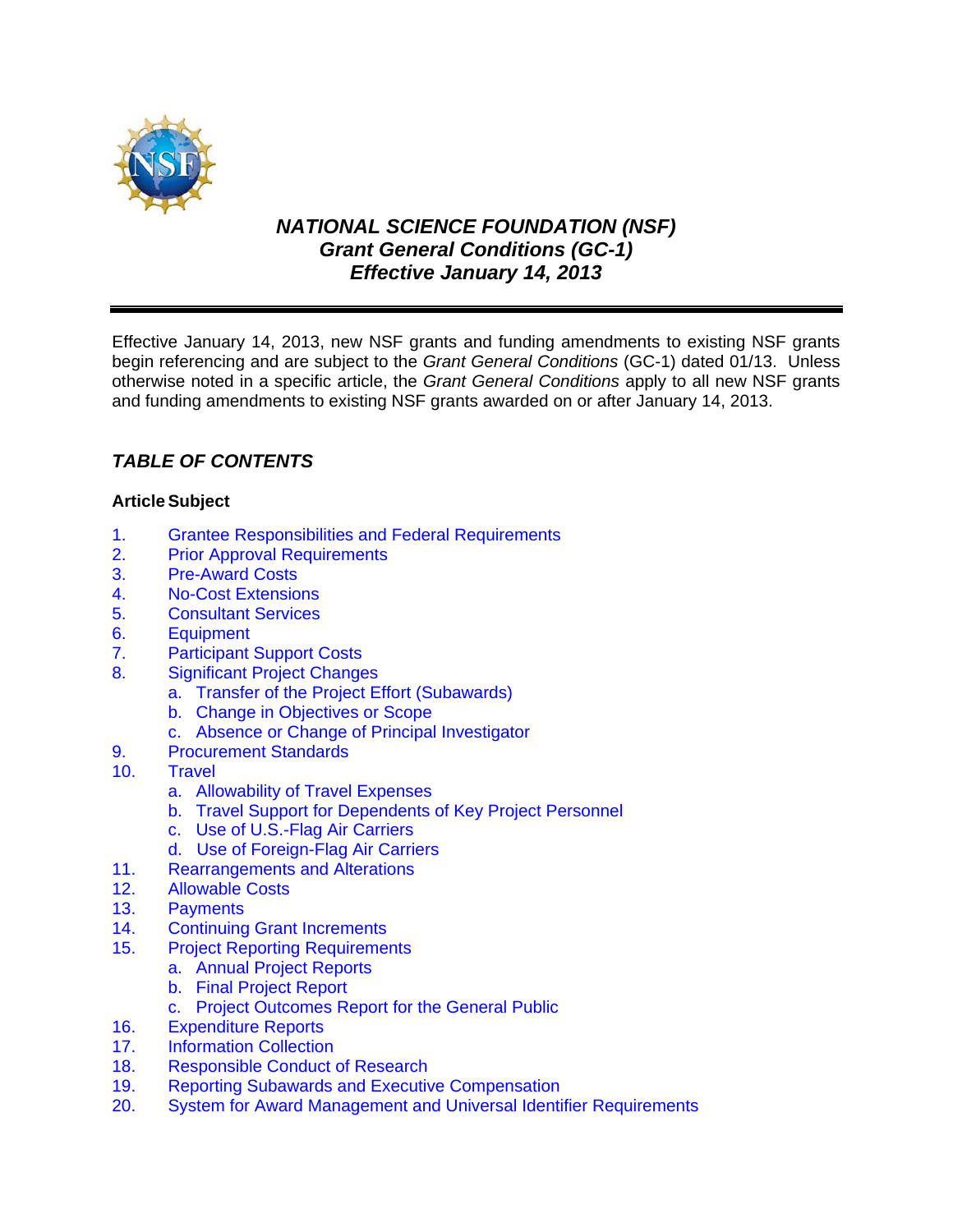- <span id="page-1-0"></span>[21. Federal Tax Obligations](#page-19-0)
- [22. Unpaid Federal Tax Liability](#page-19-0)
- [23. Criminal Convictions](#page-19-0)
- 24. [Copyrightable Material](#page-19-0)
- 25. [Program Income](#page-20-0)
- 26. [Publications](#page-21-0)
	- a. [Acknowledgment of Support](#page-21-0)
	- b. [Disclaimer](#page-21-0)
	- c. [Copies for NSF](#page-21-0)
	- d. [Metric System](#page-21-0)
- 27. [Patent Rights](#page-22-0)
- 28. [Cost Sharing and Cost Sharing Records](#page-27-0)
- 29. [Audit and Records](#page-28-0)
- 30. [Site Visits](#page-29-0)
- 31. [Suspension or Termination](#page-29-0)
- 32. [Termination Review Procedure](#page-30-0)
- 33. [Nondiscrimination](#page-31-0)
- 34. [Reporting Classifiable Information](#page-31-0)
- 35. [Animal Welfare](#page-32-0)
- 36. [Research Involving Recombinant DNA Molecules](#page-32-0)
- 37. [Clean Air and Water](#page-32-0)
- 38. [Human Research Subjects](#page-33-0)
- 39. [Investigator Financial Disclosure Policy](#page-33-0)
- 40. [State Sales and Use Taxes](#page-33-0)
- 41. [Debarment and Suspension](#page-33-0)
- 42. [Resolution of Conflicting Conditions](#page-33-0)

# **Other Considerations**

- 43. [Liability](#page-33-0)
- 44. [Sharing of Findings, Data, and Other Research Products](#page-34-0)
- 45. [Government Permits and Activities Abroad](#page-34-0)
- 46. [Sense of the Congress on Use of Funds](#page-34-0)<br>47. Increasing Seat Belt Use in the United St
- [Increasing Seat Belt Use in the United States](#page-34-0)

### **1. Grantee Responsibilities and Federal Requirements**

- a. The grantee has full responsibility for the conduct of the project or activity supported under this award and for adherence to the award conditions. Although the grantee is encouraged to seek the advice and opinion of NSF on special problems that may arise, such advice does not diminish the grantee's responsibility for making sound scientific and administrative judgments and should not imply that the responsibility for operating decisions has shifted to NSF. The grantee is responsible for notifying NSF about: (1) any allegation of research misconduct that it concludes has substance and requires an investigation in accordance with NSF research misconduct regulations published at 45 Code of Federal Regulations (CFR) Part 689; or (2) any significant problems relating to the administrative or financial aspects of the award.
- b. The requirements of this award are contained in these *Grant General Conditions* unless otherwise specified in the award instrument. Certain applicable Federal administrative standards are incorporated by reference. The applicable requirements are contained in: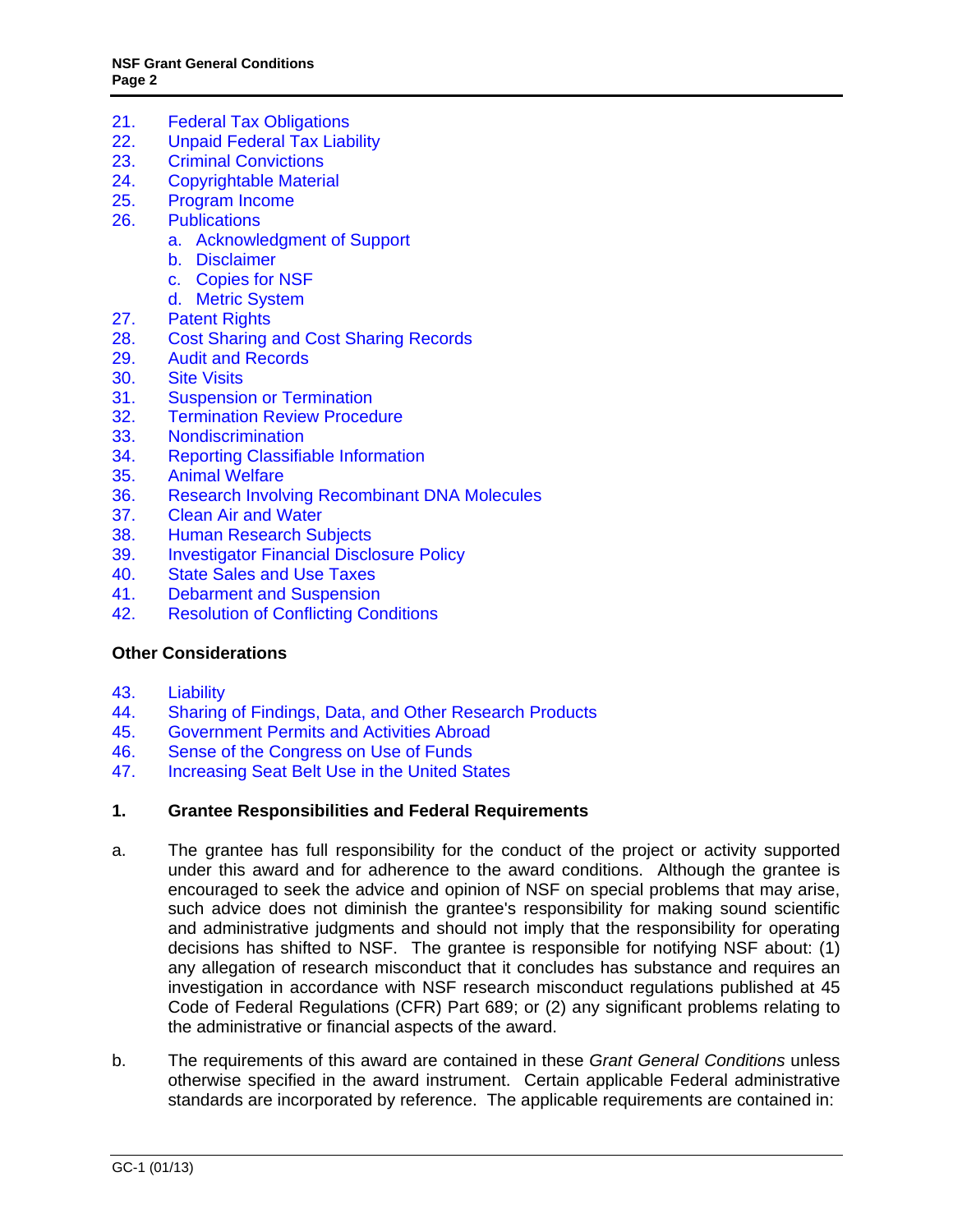- <span id="page-2-0"></span>1. 2 CFR Part 215, Uniform Administrative Requirements for Grants and Cooperative Agreements with Institutions of Higher Education, Hospitals, and Other Non-Profit Organizations. NSF has determined that 2 CFR Part 215 standards also will be applied to commercial organizations, including small businesses;
- 2. 45 CFR Part 602, Uniform Administrative Requirements for Grants and Cooperative Agreements to State and Local Governments.
- c. By acceptance of this award, the grantee agrees to comply with the applicable Federal requirements for grants and cooperative agreements and to the prudent management of all expenditures and actions affecting the award. A listing of National Policy Requirements that grantees must adhere to, where applicable, is located at: http://www.nsf.gov/bfa/dias/policy/rtc/appc\_june11.pdf. Documentation for each expenditure or action affecting this award must reflect appropriate organizational reviews or approvals that should be made in advance of the action. Organizational reviews are intended to help assure that expenditures are allowable, necessary and reasonable for the conduct of the project, and that the proposed action:
	- 1. is consistent with award terms and conditions;
	- 2. is consistent with NSF and grantee policies;
	- 3. represents effective utilization of resources; and
	- 4. does not constitute a significant project change (see Article 8).

 Nothing in this article shall be construed to require administrative reviews or documentation that duplicates those already required by existing organizational systems or by applicable Federal standards, e.g., 2 CFR Part 215.

d. The grantee is responsible for ensuring that the Principal Investigator(s) or Project Director(s) receives a copy of the award conditions, including: the award notice, the budget, these general terms and conditions, any special terms and conditions and any subsequent changes in the award conditions. These grant conditions are made available to the grantee by NSF in electronic form at http://www.nsf.gov/awards/ managing/general\_conditions.jsp?org=NSF, and may be duplicated, copied or otherwise reproduced by the grantee as appropriate. This provision does not alter the grantee's full responsibility for conduct of the project and compliance with all award terms and conditions. Award notices are available electronically via the NSF FastLane system at https://www.fastlane.nsf.gov/fastlane.jsp. Sponsored project offices are able to view, print and/or download NSF award notices for their organizations and Principal Investigators (PIs) can access their individual award notices through use of the FastLane system.

# **2. Prior Approval Requirements**

Unless otherwise specified in the award, provisions of the applicable Federal cost principles and other Federal administrative requirements for prior agency approval apply only to the activities and expenditures specified below.

- a. Written prior approval from the NSF Grants and Agreements Officer is required for:
	- 1. Significant Project Changes.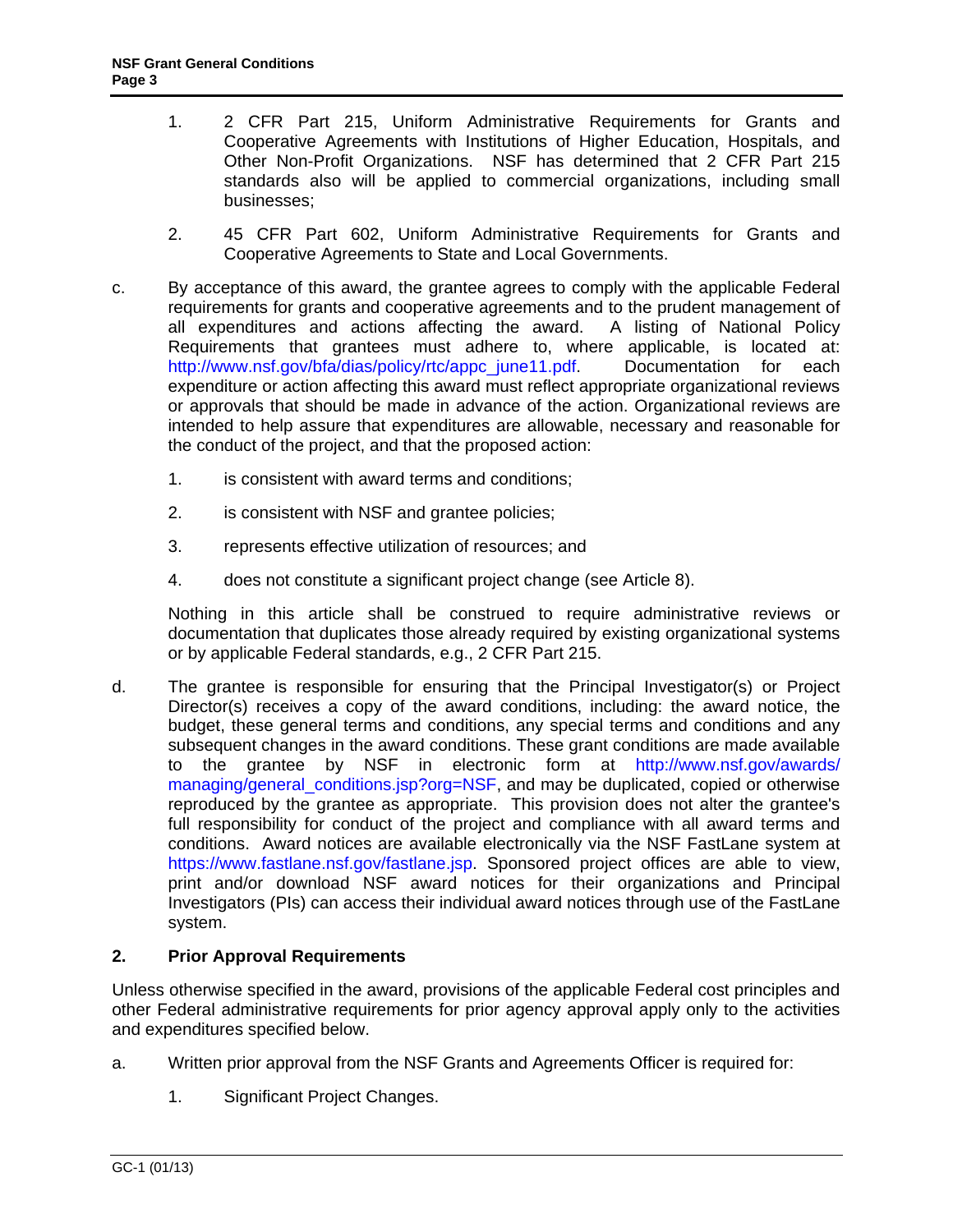- <span id="page-3-0"></span>(a) Transfer of the project effort (see Article 8);
- (b) Change in objective or scope (see Article 8);
- (c) Absence or change of PI (see Article 8);
- (d) Change in the amount of cost sharing reflected on Line M of the award budget (see Article 28); or
- 2. Rearrangements/Alterations aggregating \$25,000 or over (Construction) (see Article 11).
- b. Written prior approval from the NSF Program Officer is required for reallocation of funds provided for participant or trainee support (see Article 7).
- c. Requests for the prior approvals identified above (as well as other types of award related notifications stipulated in the NSF Proposal & Award Policies & Procedures Guide, Part [II; Award & Administration Guide \[AAG\] Chapter II, Exhibit II-1\)](http://www.nsf.gov/pubs/policydocs/pappguide/nsf13001/aag_2ex1.pdf) must be submitted electronically to NSF through use of the NSF FastLane system.

# **3. Pre-Award Costs**

- a. Grantees may approve pre-award costs incurred within the ninety calendar day period immediately preceding the effective date of the award. Requests for approval of preaward costs for periods greater than 90 calendar days must be submitted electronically via the NSF FastLane system. Pre-award expenditures prior to funding of an increment within a continuing award are not subject to this limitation or approval requirement, but are subject to paragraph c. below.
- b. Pre-award costs must be necessary for the effective and economical conduct of the project and the costs must be otherwise allowable in accordance with Article 12.
- c. Pre-award expenditures are made at the grantee's risk. Grantee authority to approve pre-award costs does not impose an obligation on NSF: (1) in the absence of appropriations; (2) if an award is not subsequently made; or (3) if an award is made for a lesser amount than the grantee expected.

### **4. No-Cost Extensions**

- a. Grantees may authorize a one-time extension of the expiration date of the award up to 12 months if additional time beyond the established expiration date is required to assure adequate completion of the original scope of work within the funds already made available.<sup>1</sup> A single extension, which shall not exceed 12 months, may be made for this purpose and must be made prior to the originally established expiration date. This onetime extension may not be exercised merely for the purpose of using any unliquidated award balances.
- b. Grantees shall notify NSF, providing supporting reasons for the extension, and the revised expiration date, at least ten days prior to the expiration date specified in the award to ensure accuracy of NSF's award data. All grantee-authorized extensions must be submitted electronically via the FastLane system.

<sup>-</sup> $1$  Awardees are not authorized to extend an award that contains a zero balance.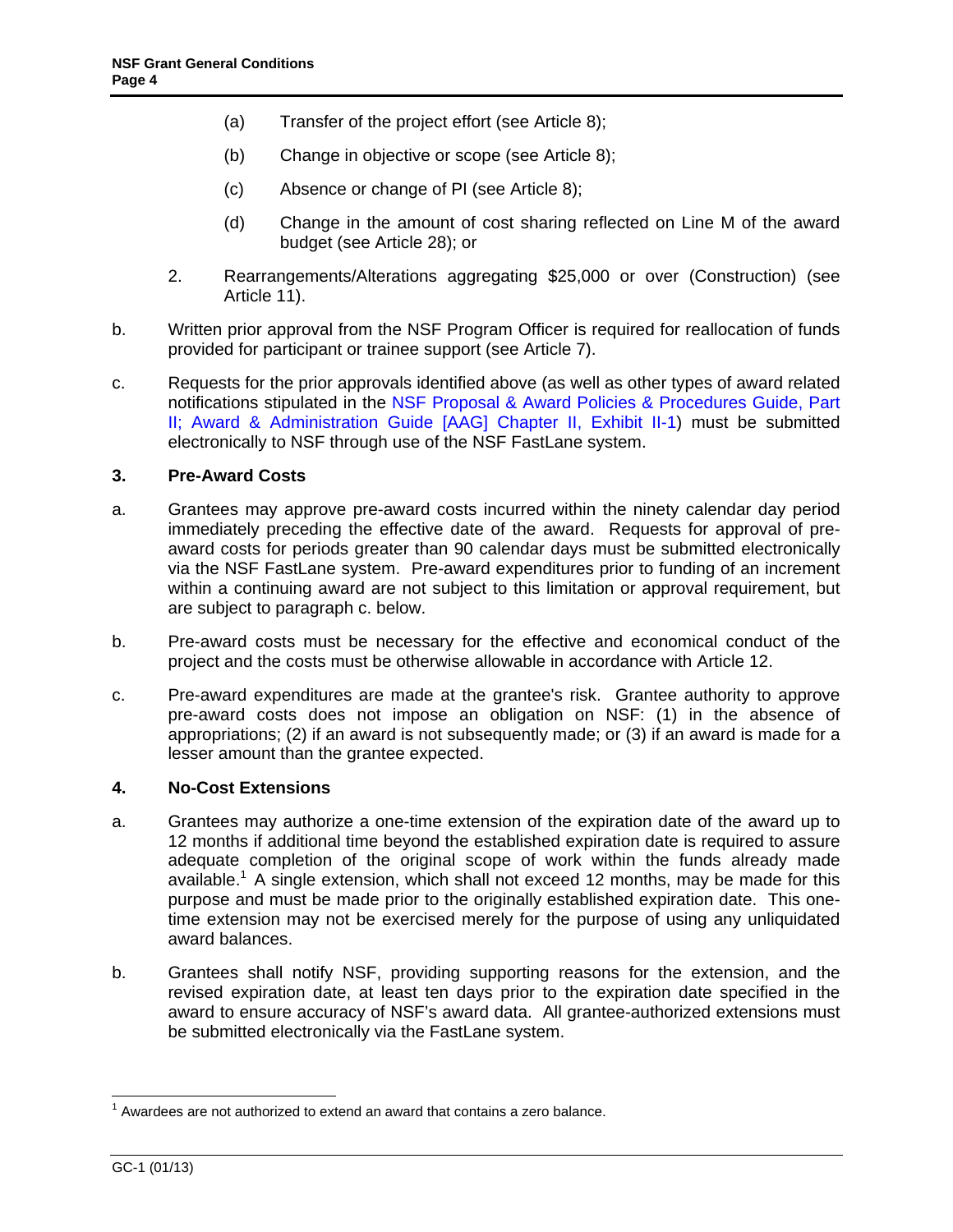<span id="page-4-0"></span>c. Requests for no-cost extensions beyond the above referenced authority must follow the procedures set forth in AAG Chapter I.D.3.c.

# **5. Consultant Services**

Costs of consultants, including those who are members of a particular profession or possess a special skill and who are not officers or employees of the performing organization, are allowable when reasonable in relation to the services rendered. While NSF appropriations no longer identify a limitation on payments to consultants under NSF awards, payments should be comparable to the normal or customary fees charged and received by the consultant for comparable services, especially on non-government contracts and grants.

### **6. Equipment**

### a. *Title to Equipment – Non-profit Organizations*

 Unless otherwise specified in the grant, title to equipment purchased or fabricated with NSF grant funds shall vest in the grantee upon acquisition. Such equipment is considered exempt property and shall be acquired and used in accordance with paragraph c below.

### b. *Title to Equipment – Commercial Organizations*

 Unless otherwise specified in the award, title to equipment purchased or fabricated with NSF award funds by a small business or other commercial firm shall vest in the Government. Such equipment shall be acquired and used in accordance with paragraph c below.

- c. *Conditions for Acquisition and Use of Equipment*
	- 1. Grantee Assurance. The grantee will assure that each purchase of equipment is:
		- (a) necessary for the research or activity supported by the grant;
		- (b) not otherwise reasonably available and accessible;
		- (c) of the type normally charged as a direct cost to sponsored agreements;

and

- (d) acquired in accordance with organizational practice.
- 2. General Purpose Equipment. Expenditures for general-purpose equipment (see [AAG Chapter V.B.2d\)](http://www.nsf.gov/pubs/policydocs/pappguide/nsf13001/aag_5.jsp#VB2d) are unallowable unless the equipment is primarily or exclusively used in the actual conduct of the research.
- 3. Equipment Usage. The equipment will remain in use for the specific project for which it was obtained in accordance with 2 CFR § 215.34(c), unless the provision in 2 CFR § 215.34(e) applies.
- 4. Equipment Sharing. The equipment must be shared on other projects or programs in accordance with 2 CFR § 215.34(d).
- 5. Property Management Standards. The grantee shall maintain a property management system that, at a minimum, meets the requirements of 2 CFR § 215.34(f). Because of increasing threats to information technology systems, the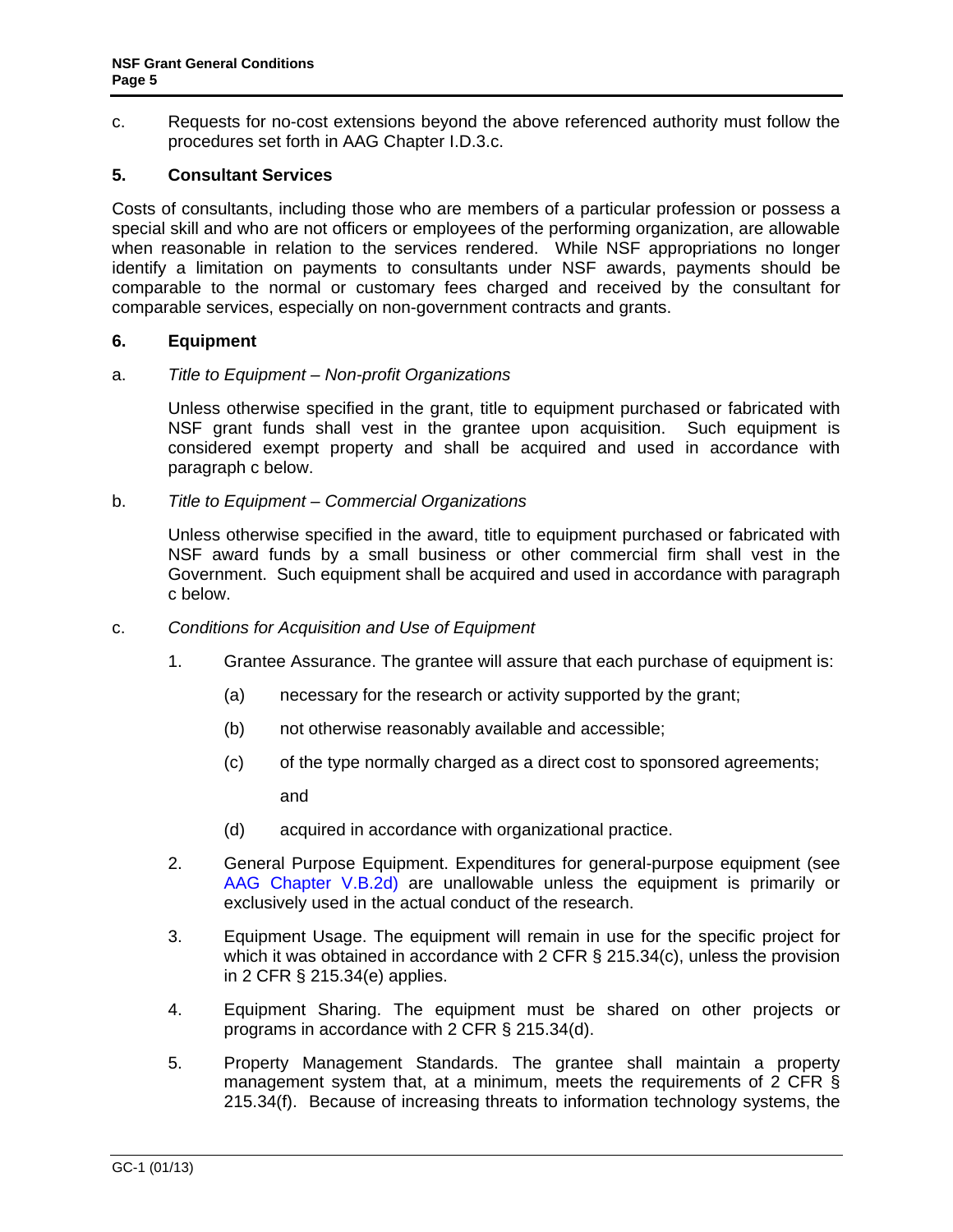grantee is reminded that, under 2 CFR §§ 215.34.(f). (4) and (5), "[a] control system shall be in effect to insure adequate safeguards to prevent loss, damage, or theft of the equipment" and "[a]dequate maintenance procedures shall be implemented to keep the equipment in good condition." This requirement imposes on the grantee a duty to adequately maintain and to insure adequate safeguards against the loss, damage, or theft of information technology equipment and systems purchased with NSF funds.

- 6. Inventory Requirements.
	- (a) In accordance with the requirements of 2 CFR  $\S$  215.33(a)(1), for all NSFowned equipment equal to or exceeding \$5,000, the grantee must submit an annual inventory listing to the NSF Property Administrator, Division of Administrative Services (DAS). The listing should include all NSF-owned equipment purchased or constructed, including land and buildings, under the award or acquired by screening excess through the General Services Administration (GSA); and include the type of equipment or property, serial number, acquisition price, acquisition date and condition of the equipment. In the event that the grantee is in possession of NSF-owned equipment under multiple awards, the reporting must be specific to each NSF award number.

The listing also should include a description of Construction-in-Progress (CIP) and Work-in-Progress (WIP) items and construction costs incurred to date. CIP is defined as real property that is in the process of being manufactured or fabricated but is not yet complete. WIP is defined as equipment that is in the process of being manufactured or fabricated but is not yet complete. CIP and WIP consist of the costs of direct materials, direct labor, direct purchased services, and indirect costs, including general and administrative and overhead costs. Costs coded as such should not be depreciated. The inventory should be submitted electronically to fsrpts@nsf.gov and must be received by DAS no later than August 15 each year.

- (b) A physical inventory of NSF-owned equipment shall be conducted every two years pursuant to 2 CFR § 215.34(f). Upon expiration of the award, the grantee shall report the property to the DAS Property Administrator for further agency utilization.
- 7. Competition. The grantee shall not use equipment acquired with Federal funds to provide services to non-Federal outside organizations for a fee that is less than private companies charge for equivalent services, unless specifically authorized by statute in accordance with 2 CFR § 215.34(b).
- 8. Right to Transfer Title.
	- (a) NSF may identify items of equipment having an acquisition cost of \$5,000 or more where NSF reserves the right to transfer the title to the Federal Government or a third party named by the Federal Government at any time during the grant period.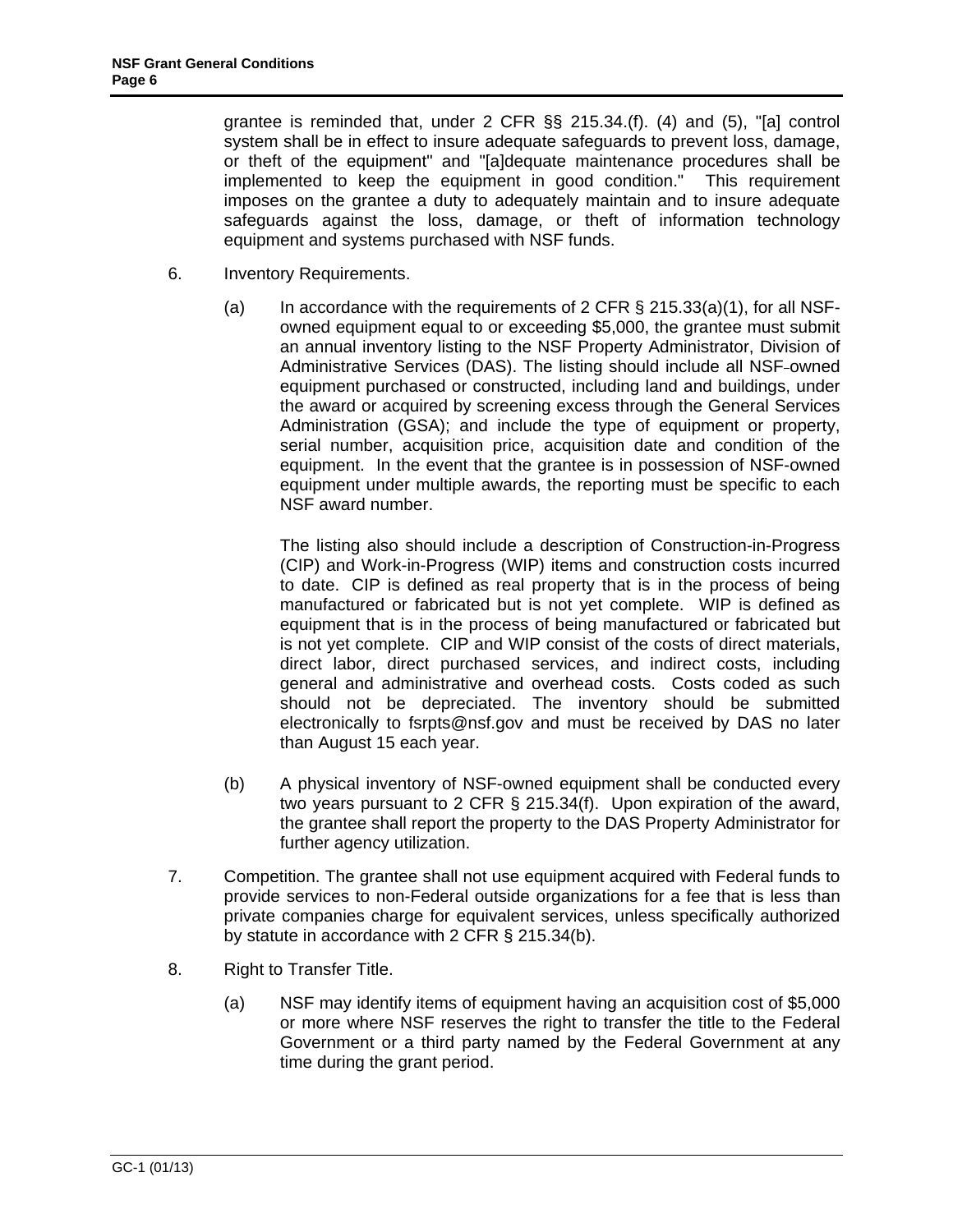(b) In cases where NSF elects to transfer the title, disposition instructions will be issued no later than 120 calendar days after the expiration date of the NSF-supported project for which it was acquired.

# <span id="page-6-0"></span>**7. Participant Support Costs**

- a. Participant support costs are direct costs for items such as stipends or subsistence allowances, travel allowances and registration fees paid to or on behalf of participants or trainees (but not employees) in connection with meetings, conferences, symposia or training projects. (See also [AAG Chapter V.C.5](http://www.nsf.gov/pubs/policydocs/pappguide/nsf13001/aag_5.jsp#VC5)) Grantee organizations must account for participant support costs separately. Unless specifically authorized in the award, indirect costs (F&A) are not allowed on participant support costs (see [AAG Chapter](http://www.nsf.gov/pubs/policydocs/pappguide/nsf13001/aag_5.jsp#VB8) [V.B.8.](http://www.nsf.gov/pubs/policydocs/pappguide/nsf13001/aag_5.jsp#VB8))
- b. Funds provided for participant support may not be used by grantees for other categories of expense without the specific prior written approval of the cognizant NSF Program Officer. Such requests must be submitted electronically via the NSF FastLane system.

# **8. Significant Project Changes**

The grantee is required to obtain prior written approval from the NSF Grants and Agreements Officer whenever there are significant changes in the project or its direction as stipulated below.

- a. *Transfer of the Project Effort (Subawards)* 
	- 1. NSF authorization to contract or otherwise transfer a significant part of the research or substantive effort to another organization that has been disclosed in the proposal is not needed unless approval has been specifically withheld in the award notice.
	- 2. If it becomes necessary to transfer, by contract or other means, a significant part of the research or substantive effort after an award has been made, notification of this intent should be submitted to NSF electronically via the NSF FastLane system and electronically signed by an Authorized Organizational Representative (AOR). At a minimum, the request shall include a clear description of the work to be performed and the basis for selection of the subrecipient (except for collaborative/joint arrangements); (see [AAG Chapter II.B.3](http://www.nsf.gov/pubs/policydocs/pappguide/nsf13001/aag_2.jsp#IIB3) for additional information). NSF approval of such changes will be by an amendment to the grant signed by the NSF Grants and Agreements Officer.
	- 3. The grantee remains responsible for maintaining the necessary documentation on all subawards and making it available to NSF upon request. The grantee shall include subaward activities in the annual and final project reports that are submitted to NSF.
	- 4. Grantees shall ensure that the following articles, if applicable, flow down to all subrecipients, or are appropriately addressed in the subaward instrument: Articles 5, 7, 9, 10, 11, 12, 17, 18, 19, 20, 24, 25, 26, 27, 28, 29, 30, 33, 34, 35, 36, 37, 38, 40, 41, 43, 44, 45, 46 and 47. If the grantee issues subawards exceeding \$2,000 for construction, alteration or repair that are within the scope of the Acts found in 2 CFR Part 215, Appendix A, "*Contract Provisions*," the appropriate clauses applicable to construction activities also will be included in applicable subawards.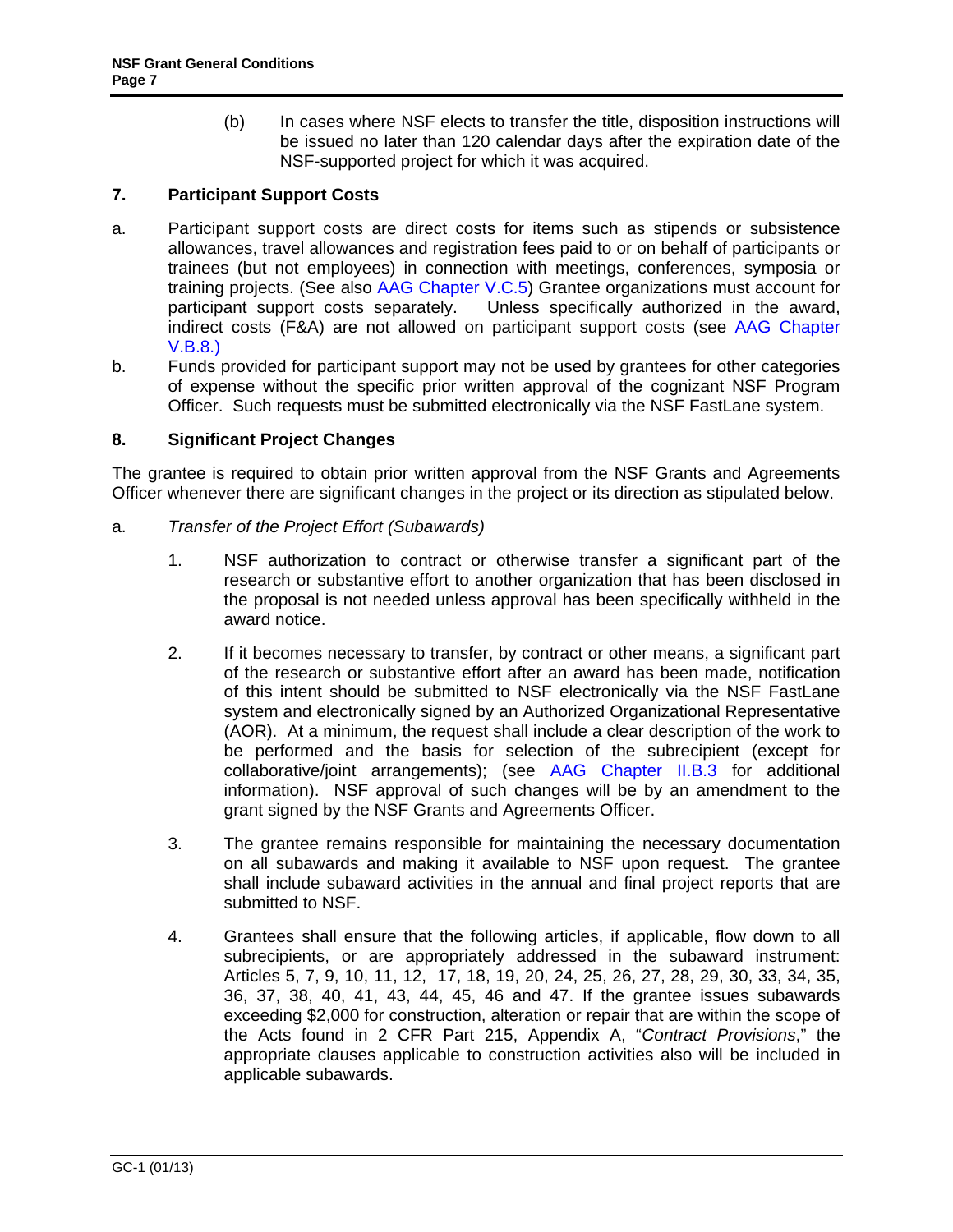# <span id="page-7-0"></span>b. *Change in Objectives or Scope*

 A proposed change in the phenomenon or phenomena under study or the objectives of the project stated in the proposal or agreed modifications thereto should be communicated to NSF via use of the FastLane notification and request module at https://www.fastlane.nsf.gov/fastlane.jsp. NSF approval of such changes will be by an amendment to the award signed by the NSF Grants and Agreements Officer.

# c. *Absence or Change of Principal Investigator*

 If a named Principal Investigator or Project Director plans to or becomes aware that he or she will: (1) devote substantially less effort to the work than anticipated in the approved proposal (defined as a reduction of 25% or more in time); (2) sever his or her connection with the grantee organization; or (3) be absent for a continuous period of three months or more, or otherwise relinquish active direction of the project, he or she shall advise both the NSF Program Officer and the grantee's Authorized Organizational Representative via use of the NSF FastLane Notification and Request module. Action appropriate to the situation will be initiated in accordance with the guidelines described in [AAG Chapter II.B.2.](http://www.nsf.gov/pubs/policydocs/pappguide/nsf13001/aag_2.jsp#IIB2)

### **9. Procurement Standards**

Whether or not approval of a procurement is required under Article 8.a., where appropriate, the grantee (including commercial organizations) is responsible for compliance with the procurement standards identified in 2 CFR §§ 215.40 - .48. The grantee also is responsible for ensuring that the appropriate NSF conditions from this award (including Article 29, Audit and Records) are made a part of any contract or other arrangement whose award amount exceeds the simplified acquisition threshold (currently \$100,000).

### **10. Travel**

# a. *Allowability of Travel Expenses*

 1. Expenses for transportation, lodging, subsistence and related items incurred by project personnel and by outside consultants employed on the project (see [AAG Chapter V.B.4\)](http://www.nsf.gov/pubs/policydocs/pappguide/nsf13001/aag_5.jsp#VB4) who are in travel status on business related to an NSF-supported project are allowable as prescribed in the governing Office of Management and Budget (OMB) cost principles. The requirements for prior approval detailed in the governing OMB cost principles are waived.

 2. Except as provided in the governing OMB cost principles, the difference between economy airfare and a higher-class airfare is unallowable. A train, bus or other surface carrier may be used in lieu of, or as a supplement to, air travel at the lowest first-class rate by the transportation facility used. If such travel, however, could have been performed by air, the allowance will not normally exceed that for jet economy airfare.

# b. *Travel Support for Dependents of Key Project Personnel*

 Travel support for dependents of key project personnel is allowable only under the following conditions:

1. the individual is a key person who is essential to the project on a full-time basis;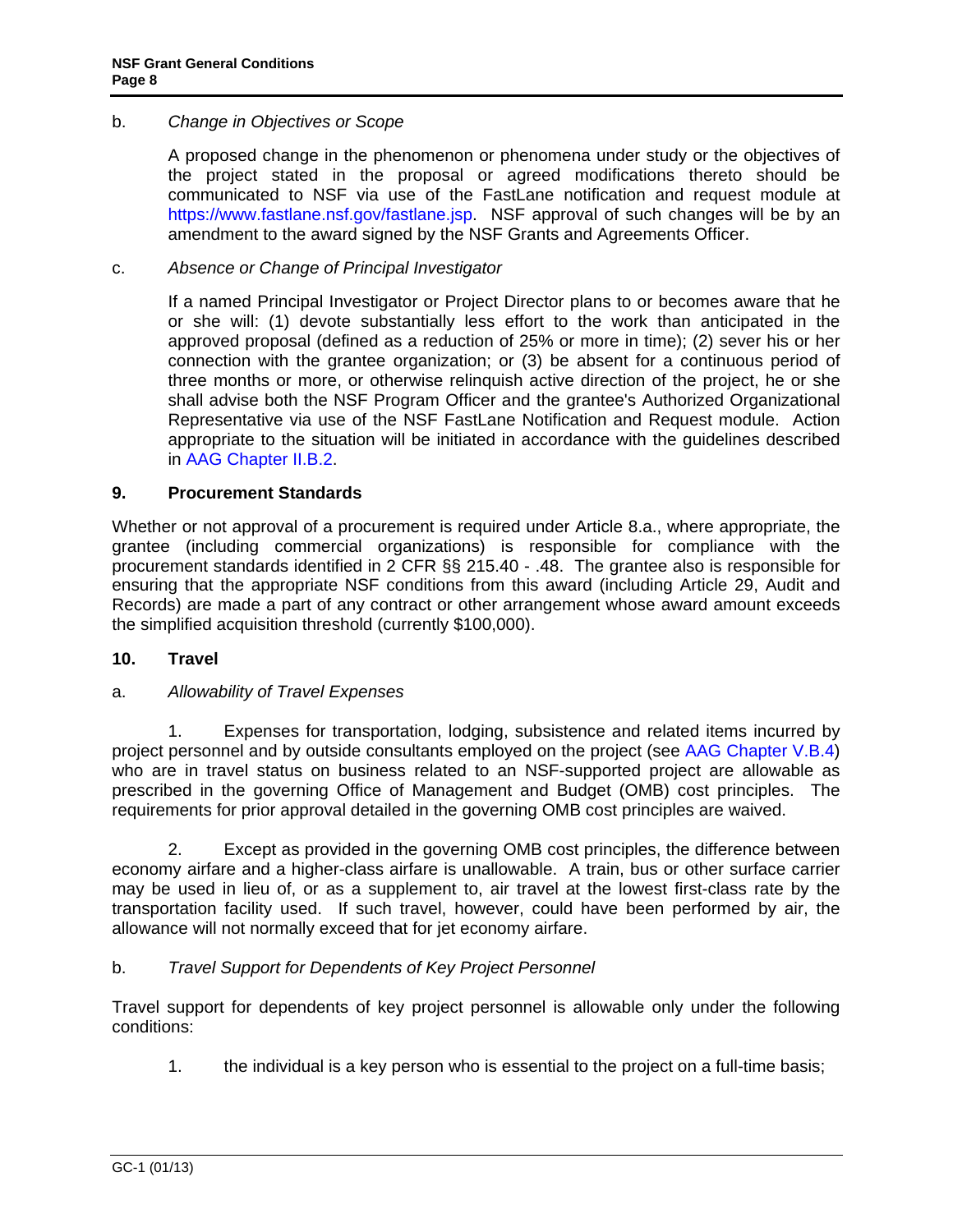<span id="page-8-0"></span> 2. the individual's residence away from home and in a foreign country is for a continuous period of six months or more and is essential to the effective performance of the project; and

 3. the dependents' travel allowance is consistent with the policies of the organization administering the award.

c. *Use of U.S.-Flag Air Carriers* 

1. In accordance with the Fly America Act (49 USC 40118), any air transportation to, from, between, or within a country other than the U.S. of persons or property, the expense of which will be assisted by NSF funding, must be performed by or under a code-sharing arrangement with a U.S.-flag air carrier if service provided by such a carrier is available (see Comptroller General Decision B-240956, dated September 25, 1991). Tickets (or documentation for electronic tickets) must identify the U.S. flag air carrier's designator code and flight number.

2. For the purposes of this requirement, U.S.-flag air carrier service is considered available even though:

(a) comparable or a different kind of service can be provided at less cost by a foreign-flag air carrier;

(b) foreign-flag air carrier service is preferred by, or is more convenient for, NSF or traveler; or

(c) service by a foreign-flag air carrier can be paid for in excess foreign currency.

3. The following rules apply unless their application would result in the first or last leg of travel from or to the U.S. being performed by a foreign-flag air carrier:

(a) a U.S.-flag air carrier shall be used to destination or, in the absence of direct or through service, to the farthest interchange point on a usually traveled route.

(b) if a U.S.-flag air carrier does not serve an origin or interchange point, a foreign-flag air carrier shall be used only to the nearest interchange point on a usually traveled route to connect with a U.S. flag air carrier.

# d. *Use of Foreign-Flag Air Carriers*

There are certain circumstances under which use of a foreign-flag air carrier is permissible. These circumstances are outlined below:

# 1. *Airline "Open Skies" Agreements*:

A foreign flag air carrier may be used if the transportation is provided under an air transportation agreement between the United States and a foreign government, which the Department of Transportation has determined meets the requirements of the Fly America Act. For information on "open skies" agreements in which the United States has entered, please refer to the General Services Administration's (GSA) website at http://www.gsa.gov/portal/content/103191.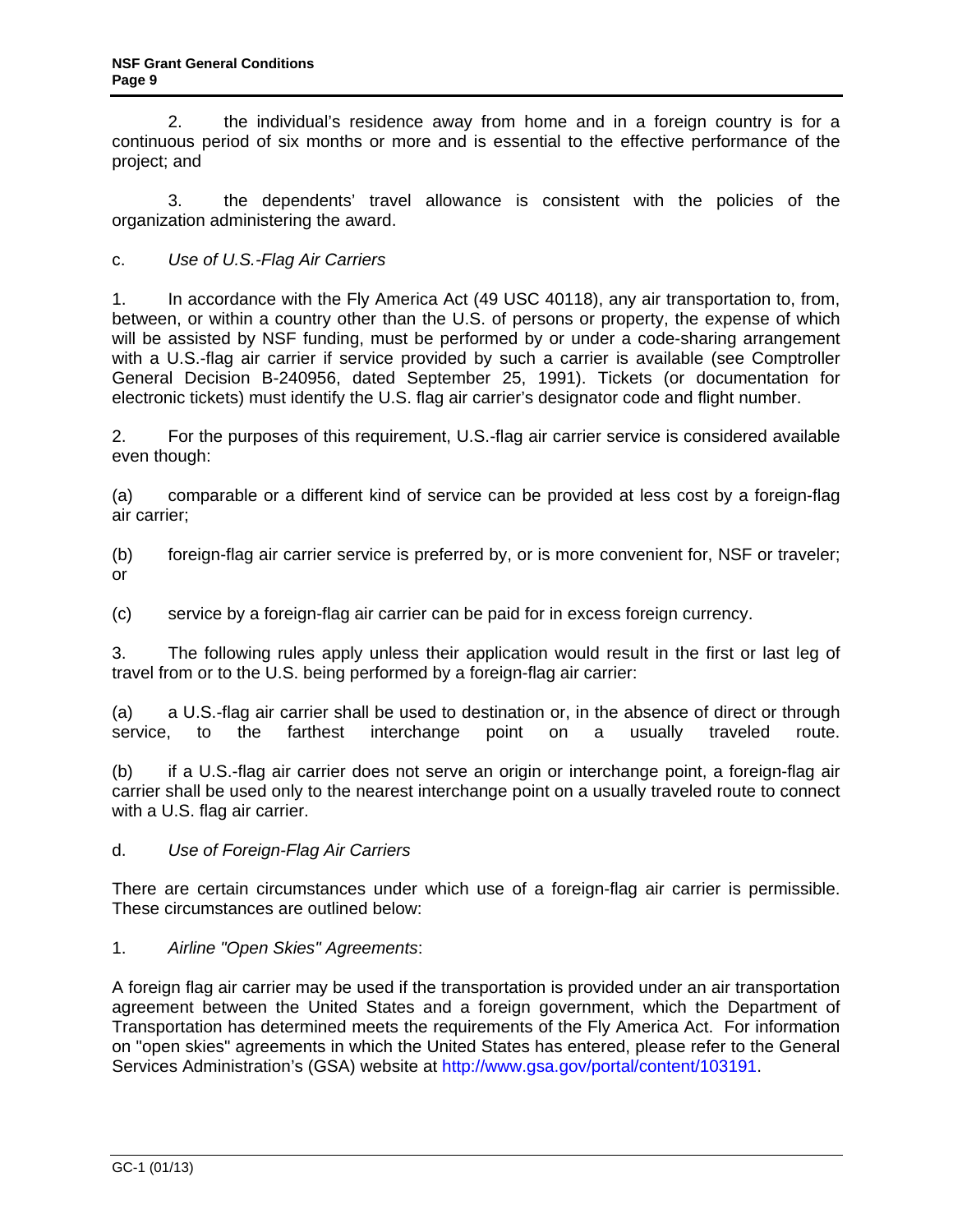Note on U.S./European Union Open Skies Agreement

In 2007, the U.S. entered into an "Open Skies" Agreement with the European Union ("EU"). This agreement was modified in June 2010. The current Agreement gives European Community airlines (airlines of Member States) the right to transport passengers and cargo on flights funded by the U.S. government, when the transportation is between: (1) any two points outside the United States; or (2) a point in the United States and any point outside the United States that the EU airline is authorized to serve under the "Open Skies" Agreement.

As of 2011, two significant changes have been made to the U.S./EU Open Skies Agreement. First, EU airlines are now granted the right to transport civilian agency-funded passengers who are NOT eligible to travel on GSA Airline City Pair Contract fares (e.g., grantees) between a point in the United States and a point outside the United States even if there is a GSA Airline City Pair Contract fare in effect between the origin and destination points. An individual, however, who is traveling on a route for which there is a City Pair Contract fare in effect, *and who is eligible for such a fare* (e.g., Federal employee), will be required to fly on a U.S. carrier, absent another applicable exception.

Second, under the amended Agreement, EU airlines are now authorized to transport passengers between points in the United States and points outside the EU if the EU airline is authorized to serve the route under the Agreement. This includes flights that originate, arrive, or stop in the EU. Prior to this change, EU airlines were limited to flying passengers between points in the U.S. and points in the EU.

2. *Involuntary Rerouting:* Travel on a foreign-flag carrier is permitted if a U.S.-flag air carrier involuntarily reroutes the traveler via a foreign-flag air carrier, notwithstanding the availability of alternative U.S.-flag air carrier service.

# 3. *Travel To and From the U.S. on non-European Community Airlines*

Use of a non-European Community foreign-flag air carrier is permissible if the airport abroad is:

(a) the traveler's origin or destination airport, and use of U.S.-flag air carrier service would extend the time in a travel status by at least 24 hours more than travel by a foreign-flag air carrier; or

(b) an interchange point, and use of U.S.-flag air carrier service would increase the number of aircraft changes the traveler must make outside of the U.S. by two or more, would require the traveler to wait four hours or more to make connections at that point, or would extend the time in a travel status by at least six hours more than travel by a foreign-flag air carrier.

# 4. *Travel Between Points Outside the U.S. on non-European Community Airlines*

Use of a non-European Community foreign-flag air carrier is permissible if:

(a) travel by a foreign-flag air carrier would eliminate two or more aircraft changes en route;

(b) travel by a U.S.-flag air carrier would require a connecting time of four hours or more at an overseas interchange point; or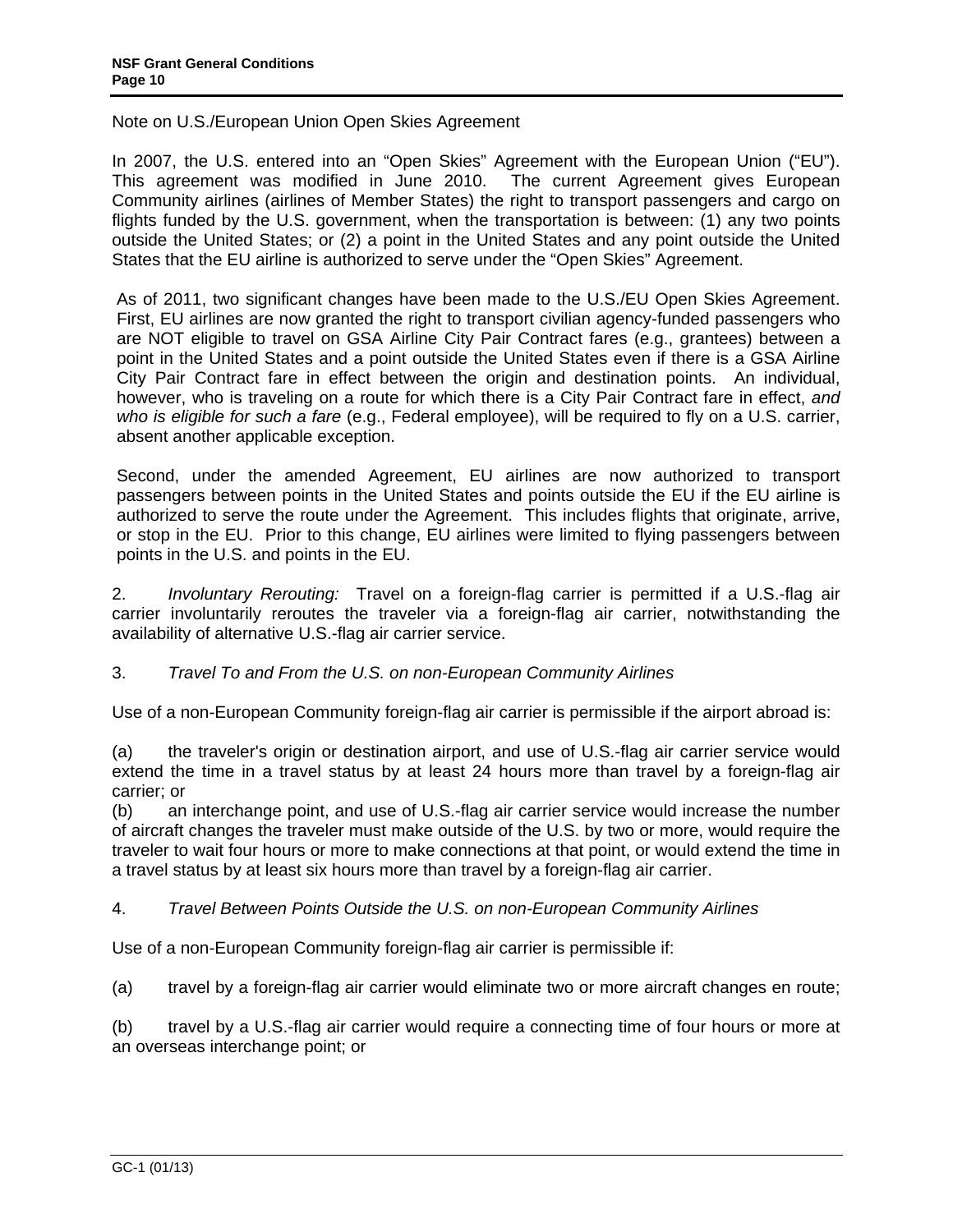<span id="page-10-0"></span>(c) the travel is not part of the trip to or from the U.S., and use of a U.S.-flag air carrier would extend the time in a travel status by at least six hours more than travel by a foreign-flag air carrier.

5. *Short Distance Travel.* For all short distance travel, regardless of origin and destination, use of a foreign-flag air carrier is permissible if the elapsed travel time on a scheduled flight from origin to destination airport by a foreign-flag air carrier is three hours or less and service by a U.S.-flag air carrier would double the travel time.

# **11. Rearrangements and Alterations**

- a. Rearrangement and alteration costs that do not constitute construction (i.e., rearrangements and alterations aggregating less than \$25,000) to adapt space or utilities within a completed structure to accomplish the objectives of the award, are allowable and approved, provided:
	- 1. the building has a usable life consistent with project purposes and is architecturally suitable for conversion;
	- 2. the rearrangements and alterations are essential to the project; and
	- 3. the space involved will be occupied by the project.
- b. Rearrangements and alterations (construction) aggregating \$25,000 or over require the prior written approval of the NSF Grants and Agreements Officer.

# **12. Allowable Costs**

- a. The allowability of costs and cost allocation methods for work performed under this award, up to the amount specified in the award, shall be determined in accordance with the applicable Federal cost principles in effect on the effective date of the award and the terms and conditions of the award.
- b. The Federal cost principles applicable to specific types of grantees are contained in:
	- 1. 2 CFR Part 220, Cost Principles for Educational Institutions (OMB Circular A-21);
	- 2. 2 CFR Part 225, Cost Principles for State, Local, and Indian Tribal Governments (OMB Circular A-87);
	- 3. 2 CFR Part 230, Cost Principles for Nonprofit Organizations (OMB Circular A-122)
	- 4. Federal Acquisition Regulation 31.2 (48 CFR § 31.2) for commercial firms and those non-profit organizations specifically exempted from the provisions of 2 CFR Part 230 (OMB Circular A-122); and
	- 5. 45 CFR Part 74, Appendix E, "Principles for Determining Costs Applicable to Research and Development Under Grants and Contracts with Hospitals," for hospitals.
- c. Certain prior approval requirements contained in these Federal cost principles have been modified by Article 2.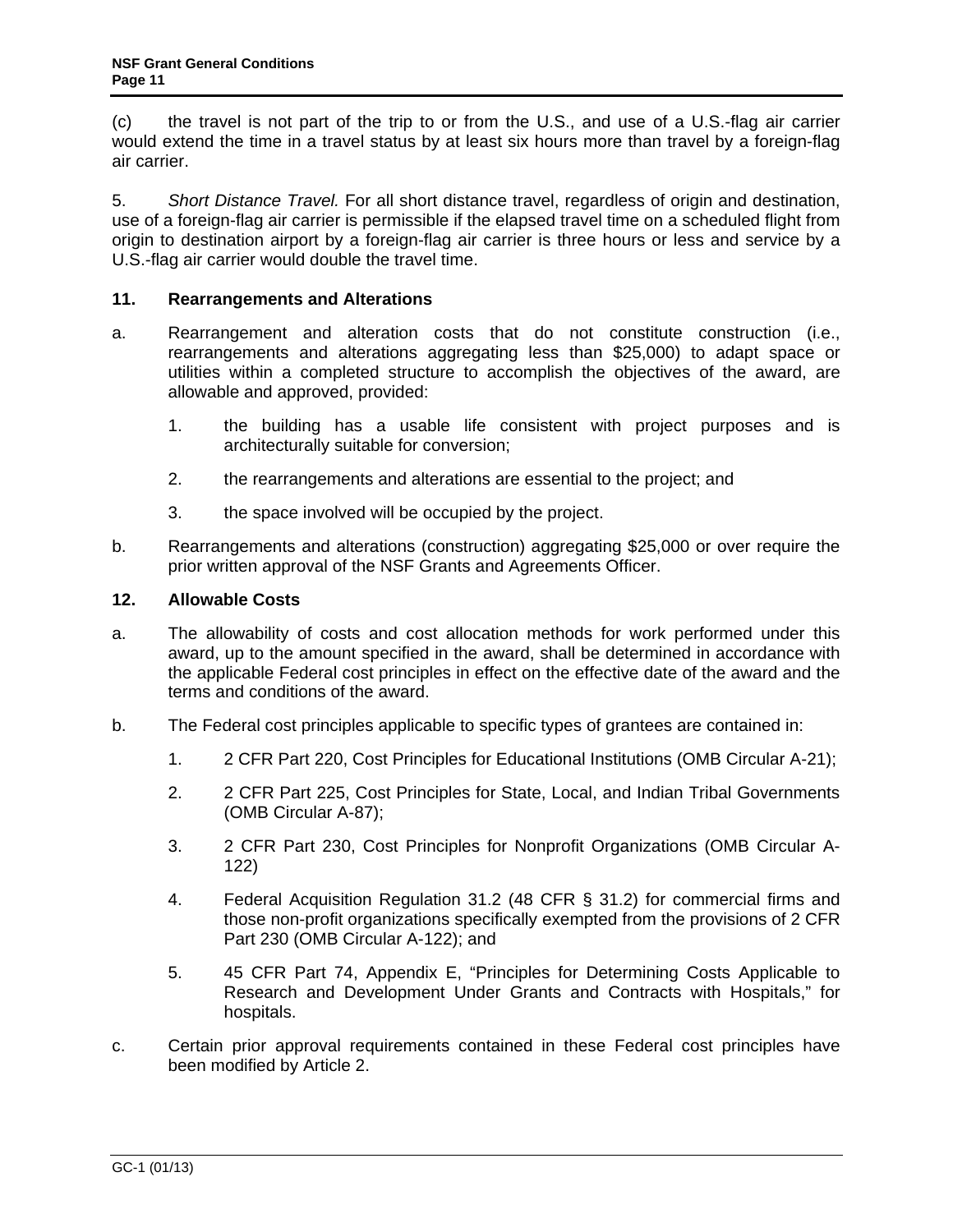### <span id="page-11-0"></span>**13. Payments**

- a. Requests for payment must be made electronically via use of the FastLane Financial Functions, Cash Request process<sup>2</sup> until successful implementation of the Award Cash Management \$ervice (ACM\$). When ACM\$ is implemented, NSF will discontinue payments under the "cash pooling" method where awardee institutions request funds on a lump sum basis to cover the cash requirements for their awards and NSF will implement requirements for awardees to provide award level detail at the time of the payment request. Grantees should request payments in amounts necessary to meet their current needs, pursuant to the guidelines contained in 31 CFR Part 205. Unless otherwise specified in the award, the grantee agrees to comply with all applicable Treasury regulations and National Science Foundation implementing and reporting procedures, which are outlined in [AAG Chapter III.](http://www.nsf.gov/pubs/policydocs/pappguide/nsf13001/aag_3.jsp)
- b. In accordance with 2 CFR § 215.22, where appropriate, grantees are required to maintain advances of Federal funds in interest-bearing accounts. For grantees not subject to the Cash Management Improvement Act (CMIA), (State agencies or instrumentalities) interest earned on Federal advances deposited in interest bearing accounts shall be remitted annually to<sup>3</sup>:

Department of Health and Human Services (DHHS) Payment Management System P.O. Box 6021 Rockville, MD 20852

c. Interest earned on NSF advances deposited in interest bearing accounts shall be remitted annually to the Department of Health and Human Services (DHHS). Interest amounts up to \$250 per year may be retained by the grantee for administrative expenses. The requirement to remit interest annually to DHHS does not apply to grantees subject to the Cash Management Improvement Act (CMIA), Subpart A - Rules Applicable to Federal Assistance Programs Included in a Treasury-State Agreement.

# **14. Continuing Grant Increments**

Unless otherwise specified, each successive increment of a continuing grant will be funded at the level specified in the original award notice without a formal request from the grantee provided an annual project report has been received from the Principal Investigator(s) and accepted by the NSF Program Officer.

Continuing funding is contingent on (1) availability of funds; (2) satisfactory scientific/technical progress; and (3) any special conditions of the grant.

 $\frac{1}{2}$  Grantees may contact the Division of Financial Management at (703) 292-8280 for information on using the FastLane Cash Request System.

<sup>&</sup>lt;sup>3</sup> In keeping with Electronic Funds Transfer rules [31 CFR Part 206], interest should be remitted to the DHHS Payment Management System through an electronic medium such as the FEDWIRE Deposit System. Grantees that do not have this capability should submit payment by check.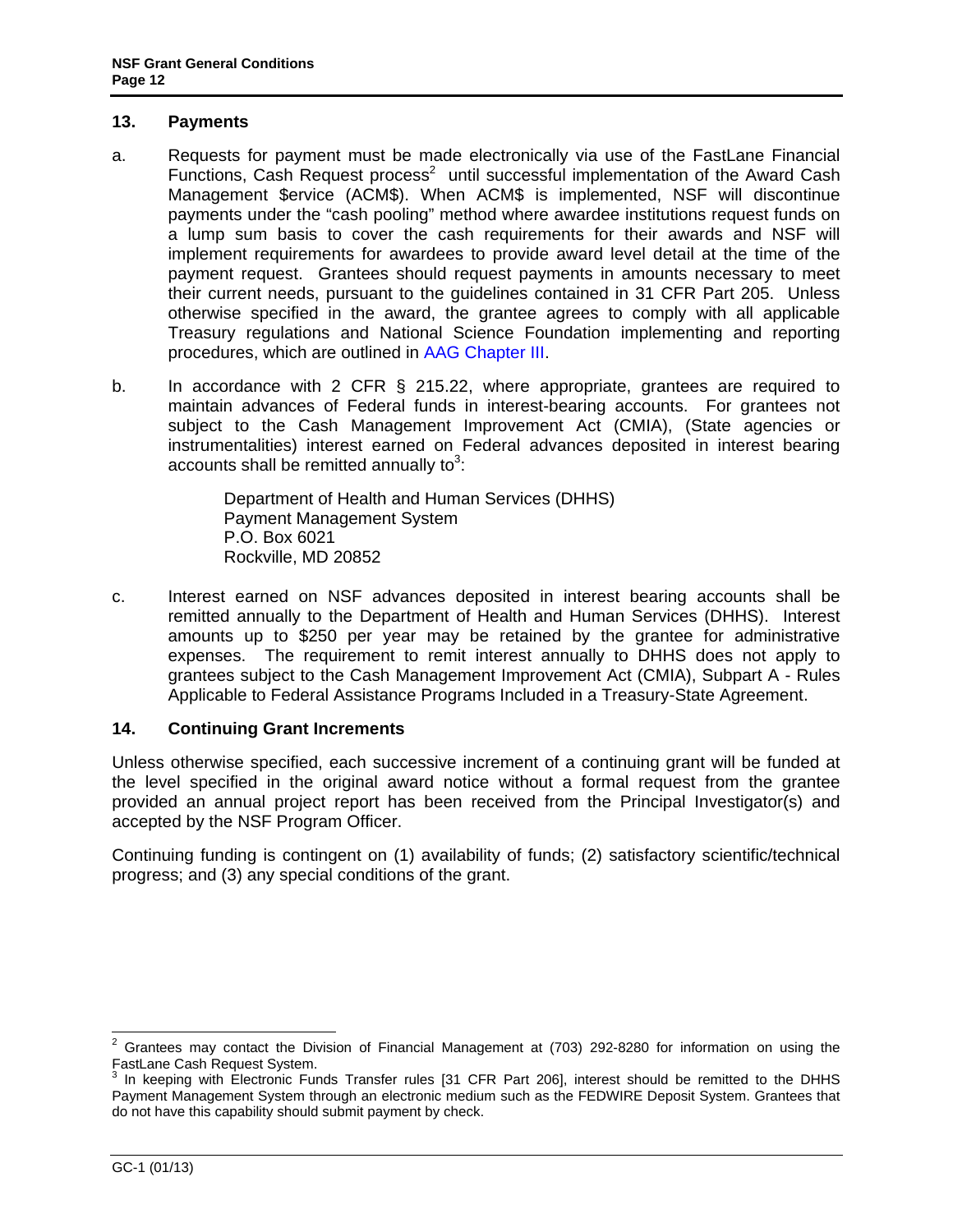### <span id="page-12-0"></span>**15. Project Reporting Requirements**

- a. *Annual Project Reports*
	- 1. Submission Requirement. Annual project reports are required for both standard and continuing awards.<sup>4</sup>
	- 2. Content of Annual Project Reports. Annual Project Reports should address progress in all activities of the project, including any activities intended to address the Broader Impacts criterion that are not intrinsic to the research. The grantee shall include subaward activities in annual project reports that are submitted to NSF.
	- 3. Timing of Annual Project Reports.

Unless otherwise specified in the award, annual project reports should be submitted electronically, via the Project Report system, at least 90 days prior to the end of the current budget period to allow adequate time for the Program Officer to review and approve the report. As reflected in the Project Report System, the report is considered due during the 90 day period. The report becomes overdue the day after the 90 day period ends. It should be noted that the final annual report serves as the project's final report and must be submitted in accordance with paragraph b below.

Failure to submit timely reports will delay NSF review and processing of pending proposals and processing of additional funding and administrative actions, including, but not limited to, no cost extensions for all identified PIs and co-PIs on a given award. In the case of continuing grants, failure to submit timely reports may delay processing of funding increments.

### b. *Final Project Report*

- 1. Submission Requirement. Unless otherwise specified in the award, the final project report should be submitted electronically, via the Project Report system, within 90 days following expiration of the grant. As reflected in the Project Report System, the report is considered due during the 90 day period. The report becomes overdue the day after the 90 day period ends.
- 2. Content of Final Project Report. The Final Project Report should address progress in all activities of the project, including any activities intended to address the Broader Impacts criterion that are not intrinsic to the research. The grantee shall include subaward activities in final project reports that are submitted to NSF.

 4 Submission of an "interim" report via the Project Report System does not constitute compliance with the annual reporting requirement.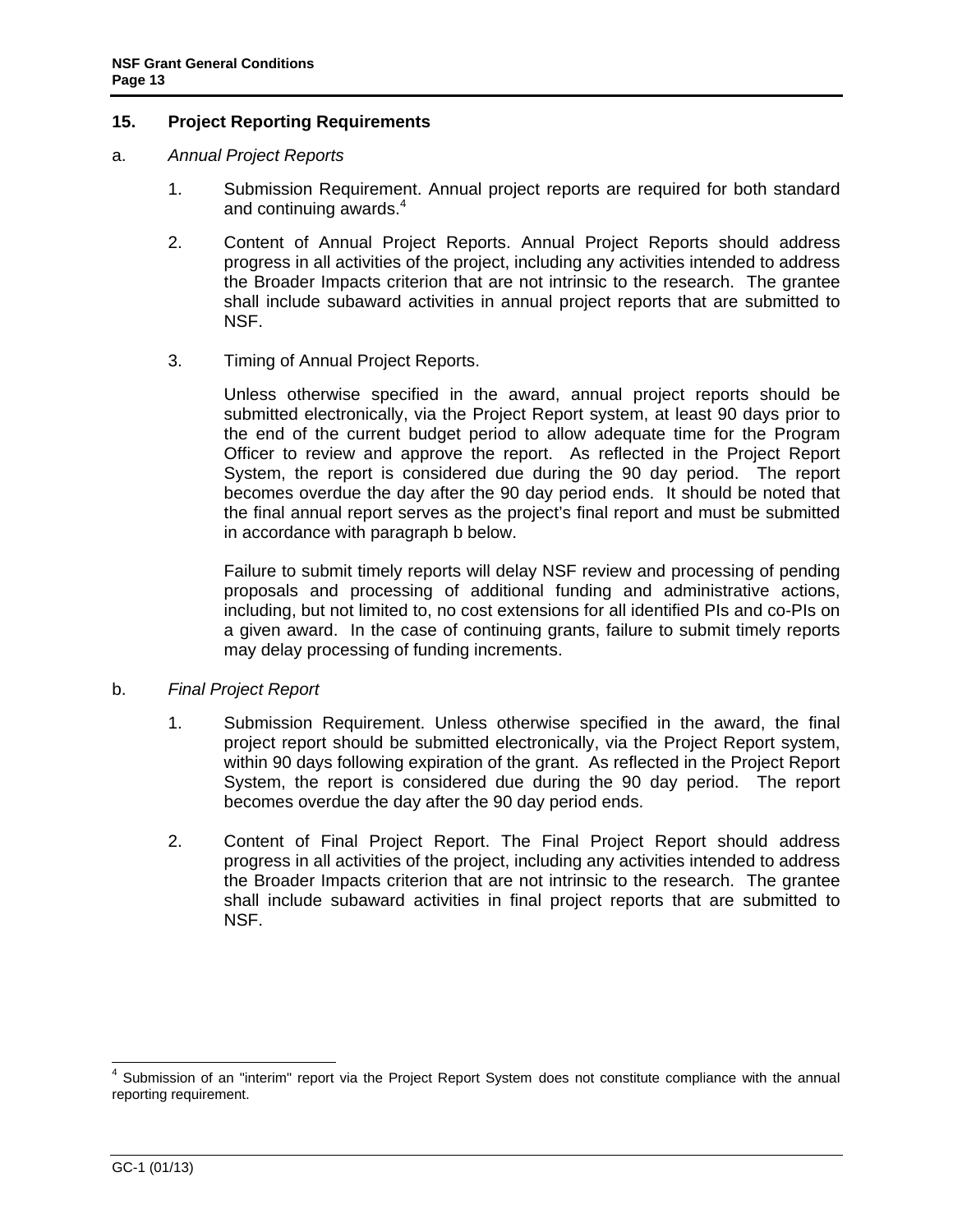<span id="page-13-0"></span>3. Additional Requirements. The grantee also shall provide to the cognizant NSF Program Officer, within 90 days following the expiration of the grant, any unique reports or other end items specified in the award (e.g., special cost sharing reports), including any reporting requirements set forth in any NSF brochure, guide, solicitation, etc. referenced in the award as being directly related to either the award or the administration of the award.

# c. *Project Outcomes Report for the General Public*

 Within 90 days following expiration of the grant, a project outcomes report for the general public must be submitted electronically via Research.gov. This report serves as a brief summary, prepared specifically for the public, of the nature and outcomes of the project. For information about the content of the report, see the [AAG Chapter II.E.3.](http://www.nsf.gov/pubs/policydocs/pappguide/nsf13001/aag_2.jsp#IIE3)

# **16. Expenditure Reports**

All awardees shall submit a Federal Financial Report (FFR) by the 30th day following the end of each quarter (i.e., January 30, April 30, July 30, and October 30). All FFRs must be submitted electronically through [Research.gov.](http://www.research.gov/)

Instructions for using the FFR are available within Research.gov Help by selecting "Federal Financial Report (FFR)"or from the Grantee Cash Management Section staff at http://www.nsf.gov/bfa/dfm/cmeab.jsp. For more detailed instructions on using Research.gov, go to Research.gov Help and then select "Federal Financial Report (FFR)".

NSF will end the requirement to submit quarterly FFRs when the individual awardee converts to use of ACM\$ for payments. Upon implementation of ACM\$, awardee payment requests will be recorded as award expenses at the time of the payment.

# **17. Information Collection**

Information collection activities performed under this award are the responsibility of the grantee, and NSF support of the project does not constitute NSF approval of the survey design, questionnaire content or information collection procedures. The grantee shall not represent to respondents that such information is being collected for or in association with the National Science Foundation or any other Government agency without the specific written approval of such information collection plan or device by the Foundation. This requirement, however, is not intended to preclude mention of NSF support of the project in response to an inquiry or acknowledgment of such support in any publication of this information.

# **18. Responsible Conduct of Research**

# **Article 18 applies to new proposals submitted or due on or after January 4, 2010.**

In accordance with Section 7009 of the America Creating Opportunities to Meaningfully Promote Excellence in Technology, Education, and Science (COMPETES) Act (42 U.S.C. 1862o–1) NSF requires that grantees must have a plan in place to provide appropriate training and oversight in the responsible and ethical conduct of research (RCR) to undergraduates, graduate students, and postdoctoral researchers who will be supported by NSF to conduct research. Training plans are subject to review, upon request.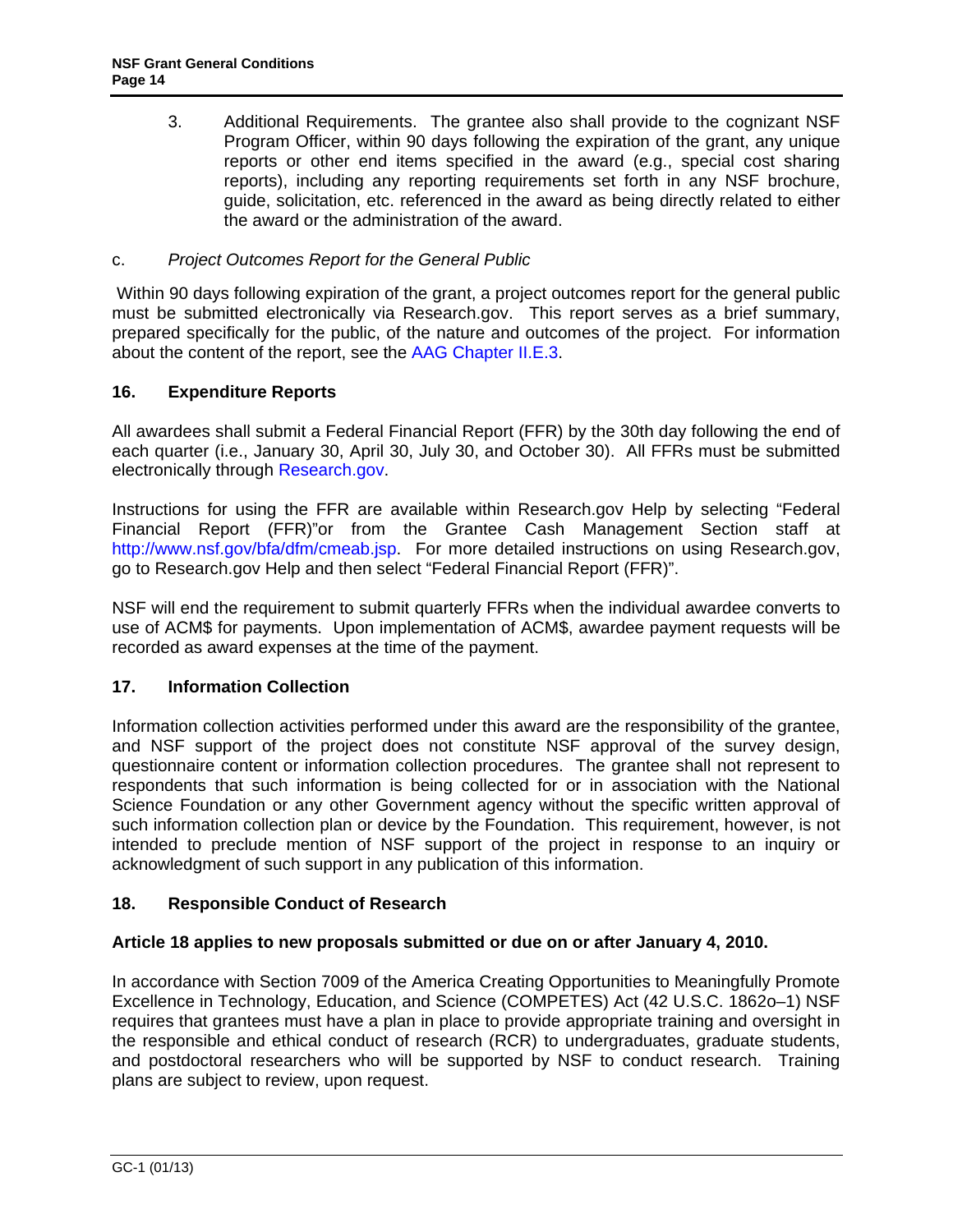<span id="page-14-0"></span>Grantees must designate one or more persons to oversee compliance with the RCR training requirement. Grantees are responsible for verifying that undergraduate students, graduate students, and postdoctoral researchers supported by NSF to conduct research have received training in the responsible and ethical conduct of research, in accordance with the plan the grantee has put in place for their organization.

Grantees shall ensure that these RCR requirements flow down to all subrecipients, or are otherwise appropriately addressed in the subaward instrument.

# **19. Reporting Subawards and Executive Compensation**

**Article 19 applies to new grants of \$25,000 or more awarded on or after October 1, 2010. As of July, 2012, the URL referenced in b.2.(a) below has changed to: https://www.sam.gov**.

In accordance with the Office of Management and Budget guidance published in the Federal Register (FR) September 14, 2010 on *Requirements for Federal Funding Accountability and Transparency Act Implementation*, grantees must comply with the following award term, contained in 75 FR 22705:

# a. *Reporting of first-tier subawards*

1. *Applicability*. Unless you are exempt as provided in paragraph d. of this award term, you must report each action that obligates \$25,000 or more in Federal funds that does not include Recovery funds (as defined in section 1512(a)(2) of the American Recovery and Reinvestment Act of 2009, Pub. L. 111-5) for a subaward to an entity (see definitions in paragraph e of this award term).

2. *Where and when to report*

(a) You must report each obligating action described in paragraph a.1.of this award term to www.fsrs.gov.

(b) For subaward information, report no later than the end of the month following the month in which the obligation was made. (For example, if the obligation was made on November 7, 2010, the obligation must be reported by no later than December 31, 2010.)

*3. What to report*. You must report the information about each obligating action that the submission instructions posted at www.fsrs.gov specify.

b. *Reporting Total Compensation of Recipient Executives* 

1. *Applicability and what to report*. You must report total compensation for each of your five most highly compensated executives for the preceding completed fiscal year, if:

(a) the total Federal funding authorized to date under this award is \$25,000 or more;

(b) in the preceding fiscal year, you received—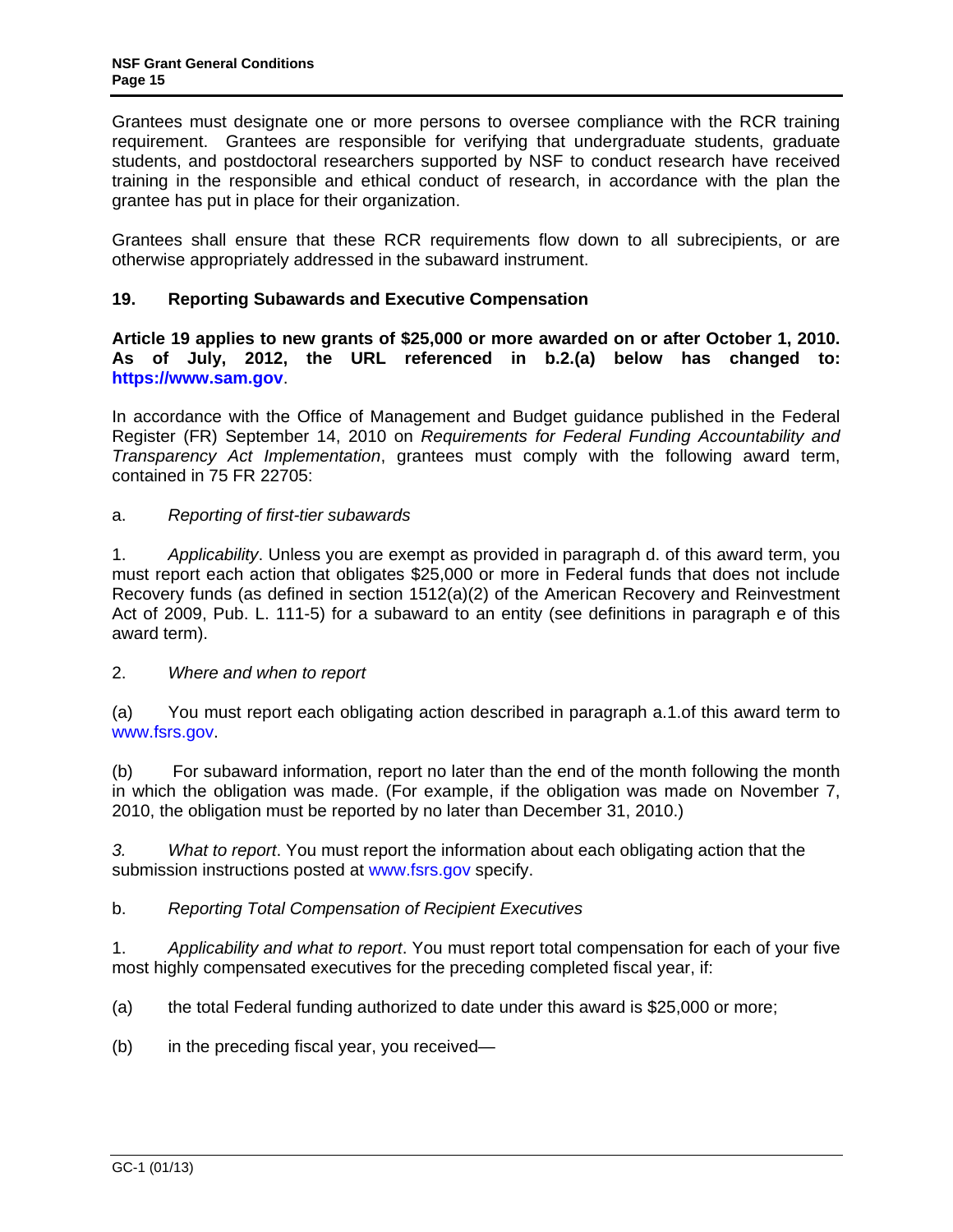(i) 80 percent or more of your annual gross revenues from Federal procurement contracts (and subcontracts) and Federal financial assistance subject to the Transparency Act, as defined at 2 CFR 170.320 (and subawards); and

(ii) \$25,000,000 or more in annual gross revenues from Federal procurement contracts (and subcontracts) and Federal financial assistance subject to the Transparency Act, as defined at 2 CFR 170.320 (and subawards); and

(c) The public does not have access to information about the compensation of the executives through periodic reports filed under section 13(a) or 15(d) of the Securities Exchange Act of 1934 (15 U.S.C. 78m(a), 78o(d)) or section 6104 of the Internal Revenue Code of 1986. (To determine if the public has access to the compensation information, see the U.S. Security and Exchange Commission total compensation filings at http://www.sec.gov/answers/execomp.htm.)

2. *Where and when to report*. You must report executive total compensation described in paragraph b.1.of this award term:

(a) As part of your registration profile at www.ccr.gov.

(b) By the end of the month following the month in which this award is made, and annually thereafter.

c. *Reporting of Total Compensation of Subrecipient Executives*

1. *Applicability and what to report*. Unless you are exempt as provided in paragraph d. of this award term, for each first-tier subrecipient under this award, you shall report the names and total compensation of each of the subrecipient's five most highly compensated executives for the subrecipient's preceding completed fiscal year, if:

(a) in the subrecipient's preceding fiscal year, the subrecipient received—

(i) 80 percent or more of its annual gross revenues from Federal procurement contracts (and subcontracts) and Federal financial assistance subject to the Transparency Act, as defined at 2 CFR 170.320 (and subawards); and

(ii) \$25,000,000 or more in annual gross revenues from Federal procurement contracts (and subcontracts), and Federal financial assistance subject to the Transparency Act (and subawards); and

(b) The public does not have access to information about the compensation of the executives through periodic reports filed under section 13(a) or 15(d) of the Securities Exchange Act of 1934 (15 U.S.C. 78m(a), 78o(d)) or section 6104 of the Internal Revenue Code of 1986. (To determine if the public has access to the compensation information, see the U.S. Security and Exchange Commission total compensation filings at http://www.sec.gov/answers/execomp.htm.)

2. *Where and when to report*. You must report subrecipient executive total compensation described in paragraph c.1.of this award term:

(a) To the recipient.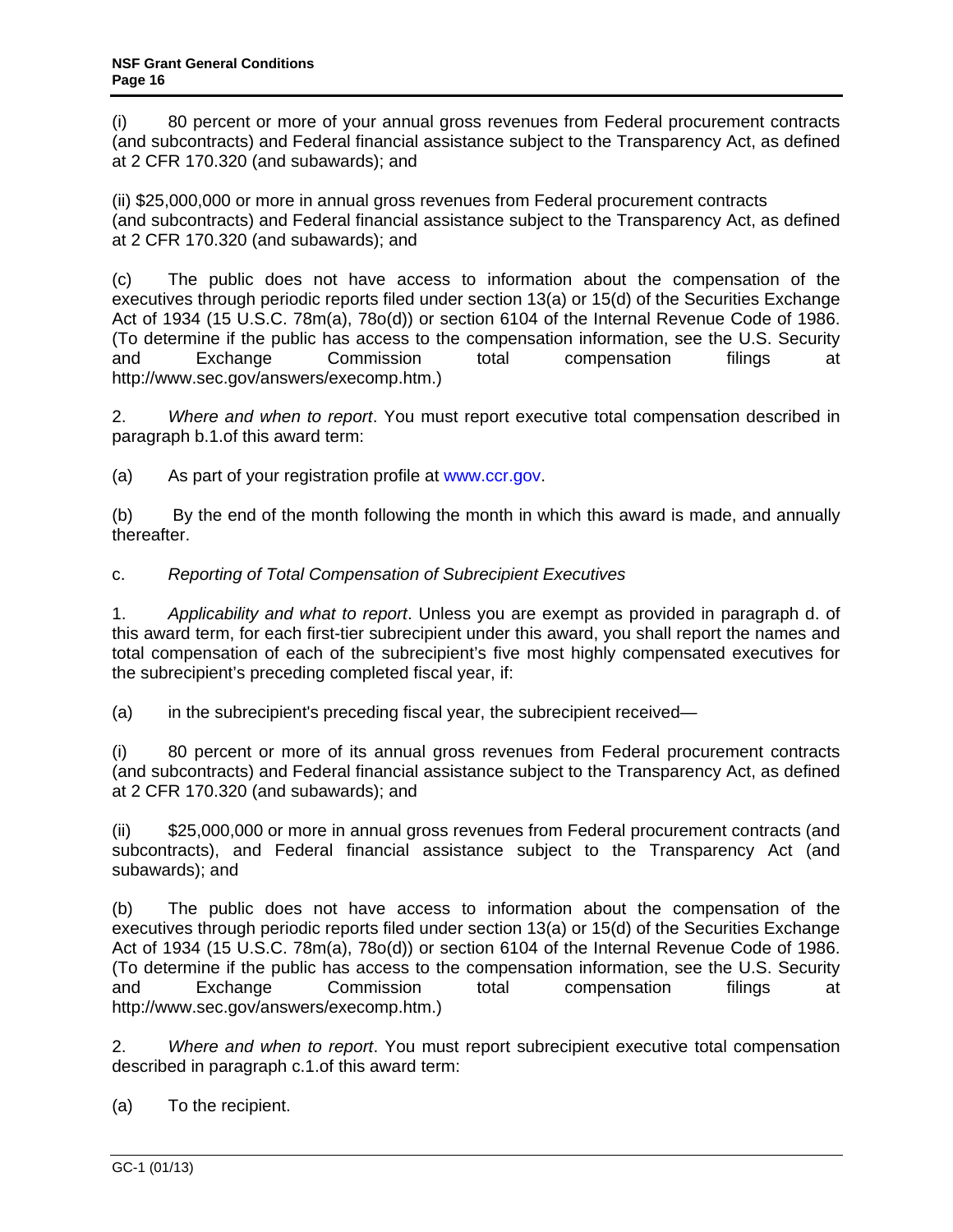(b) By the end of the month following the month during which you make the subaward. For example, if a subaward is obligated on any date during the month of October of a given year (i.e., between October 1 and 31), you must report any required compensation information of the subrecipient by November 30 of that year.

# d. *Exemptions*

If, in the previous tax year, you had gross income, from all sources, under \$300,000, you are exempt from the requirements to report:

1. subawards, and

2. the total compensation of the five most highly compensated executives of any subrecipient.

e. *Definitions* 

For purposes of this award term:

- 1. Entity means all of the following, as defined in 2 CFR part 25:
- (a) A Governmental organization, which is a State, local government, or Indian tribe;
- (b) A foreign public entity;
- (c) A domestic or foreign nonprofit organization;
- (d) A domestic or foreign for-profit organization;

(e) A Federal agency, but only as a subrecipient under an award or subaward to a non-Federal entity.

2. Executive means officers, managing partners, or any other employees in management positions.

3. Subaward:

(a) This term means a legal instrument to provide support for the performance of any portion of the substantive project or program for which you received this award and that you as the recipient award to an eligible subrecipient.

(b) The term does not include your procurement of property and services needed to carry out the project or program (for further explanation, see Sec. --.210 of the attachment to OMB Circular A- 133, "Audits of States, Local Governments, and Non-Profit Organizations").

(c) A subaward may be provided through any legal agreement, including an agreement that you or a subrecipient considers a contract.

4. Subrecipient means an entity that: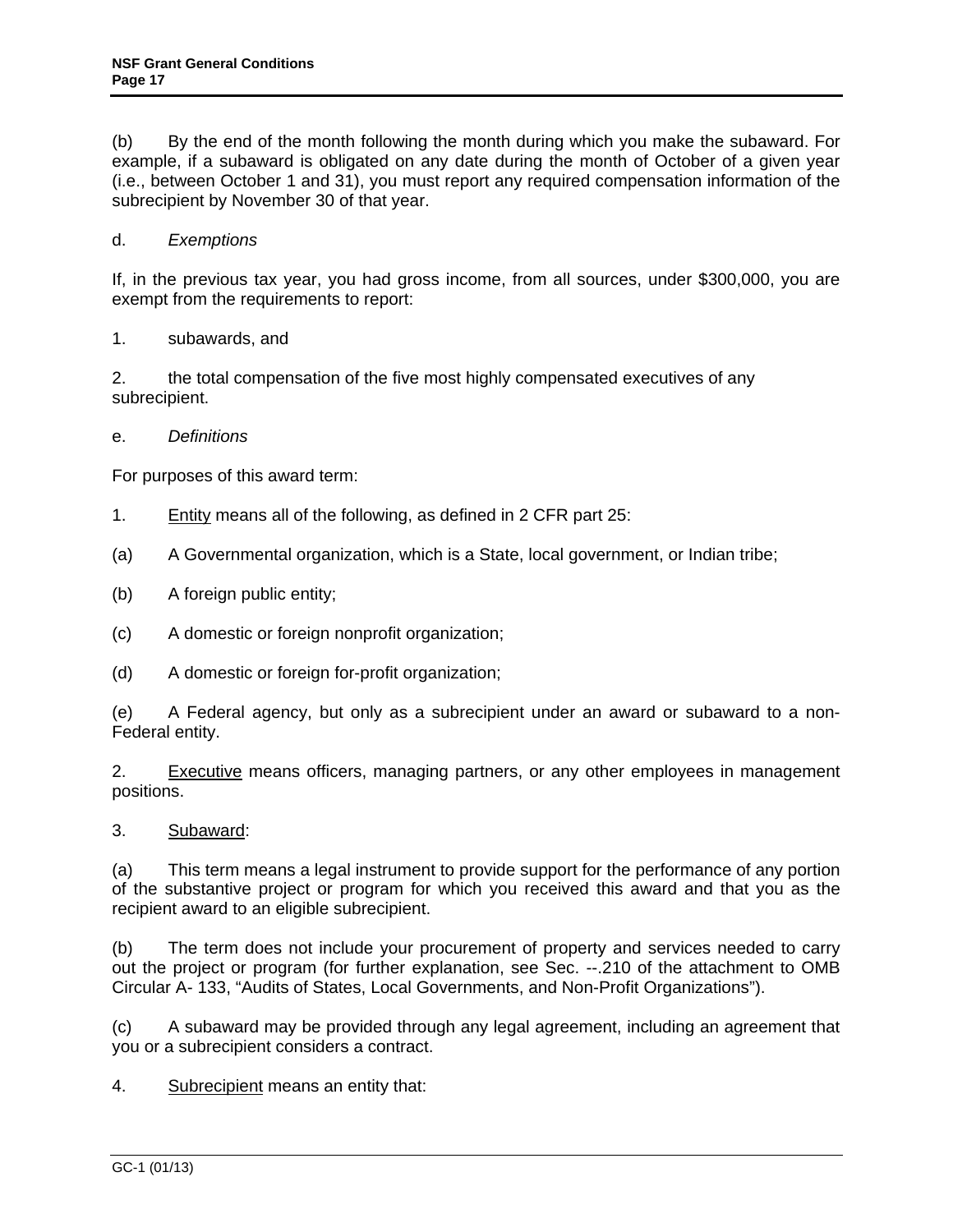<span id="page-17-0"></span>(a) Receives a subaward from you (the recipient) under this award; and

(b) Is accountable to you for the use of the Federal funds provided by the subaward.

5. Total compensation means the cash and noncash dollar value earned by the executive during the recipient's or subrecipient's preceding fiscal year and includes the following (for more information see 17 CFR 229.402(c)(2)):

### (a) *Salary and bonus*.

(b) *Awards of stock, stock options, and stock appreciation rights*. Use the dollar amount recognized for financial statement reporting purposes with respect to the fiscal year in accordance with the Statement of Financial Accounting Standards No. 123 (Revised 2004) (FAS 123R), Shared Based Payments.

(c) *Earnings for services under non-equity incentive plans*. This does not include group life, health, hospitalization or medical reimbursement plans that do not discriminate in favor of executives, and are available generally to all salaried employees.

(d) *Change in pension value.* This is the change in present value of defined benefit and actuarial pension plans.

(e) *Above-market earnings on deferred compensation which is not tax-qualified*.

(f) Other compensation, if the aggregate value of all such other compensation (e.g. severance, termination payments, value of life insurance paid on behalf of the employee, perquisites or property) for the executive exceeds \$10,000.

### **20. System for Award Management and Universal Identifier Requirements**

**Article 20 applies to new grants awarded on or after October 1, 2010. As of July 2012, the Central Contractor Registration (CCR) has become the System for Award Management (SAM). The URL has changed to: https://www.sam.gov. All requirements related to CCR mentioned in the Article below now apply to and must be completed in SAM. See the NSF** *Grant Proposal Guide* **Chapter I.G.3 for further information regarding SAM.** 

In accordance with the Office of Management and Budget guidance published in the Federal Register (FR) September 14, 2010 on *Financial Assistance Use of Universal Identifier and Central Contractor Registration*, grantees must comply with the following award term, contained in 75 FR 22706:

a. *Requirement for Central Contractor Registration (CCR).* Unless you are exempted from this requirement under 2 CFR 25.110, you as the recipient must maintain the currency of your information in the CCR until you submit the final financial report required under this award or receive the final payment, whichever is later. This requires that you review and update the information at least annually after the initial registration, and more frequently if required by changes in your information or another award term.

b. *Requirement for Data Universal Numbering System (DUNS) numbers*. If you are authorized to make subawards under this award, you: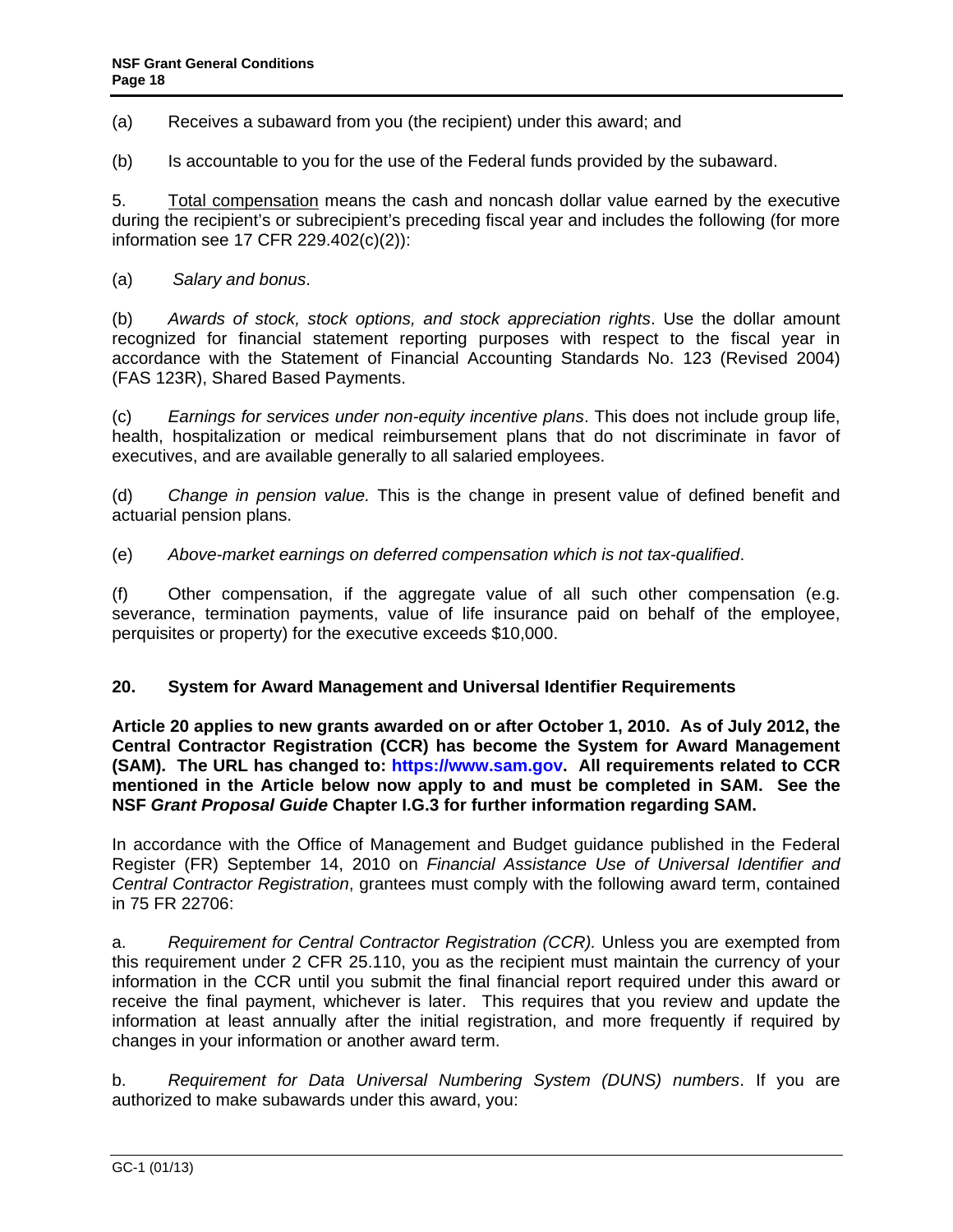1. Must notify potential subrecipients that no entity (see definition in paragraph c. of this award term) may receive a subaward from you unless the entity has provided its DUNS number to you.

2. May not make a subaward to an entity unless the entity has provided its DUNS number to you.

c. *Definitions*. For purposes of this award term:

1. Central Contractor Registration (CCR) means the Federal repository into which an entity must provide information required for the conduct of business as a recipient. Additional information about registration procedures may be found at the CCR Internet site (currently at http://www.ccr.gov).

2. Data Universal Numbering System (DUNS) number means the nine-digit number established and assigned by Dun and Bradstreet, Inc. (D&B) to uniquely identify business entities. A DUNS number may be obtained from D&B by telephone (currently 866-705-5711) or the Internet (currently at http://fedgov.dnb.com/webform).

3. Entity, as it is used in this award term, means all of the following, as defined at 2 CFR part 25, subpart C:

(a) A Governmental organization, which is a State, local government, or Indian tribe;

(b) A foreign public entity;

- (c) A domestic or foreign nonprofit organization;
- (d) A domestic or foreign for-profit organization; and

(e) A Federal agency, but only as a subrecipient under an award or subaward to a non-Federal entity.

# 4. Subaward:

(a) This term means a legal instrument to provide support for the performance of any portion of the substantive project or program for which you received this award and that you as the recipient award to an eligible subrecipient.

(b) The term does not include your procurement of property and services needed to carry out the project or program (for further explanation, see Sec. --.210 of the attachment to OMB Circular A-133, "Audits of States, Local Governments, and Non-Profit Organizations").

(c) A subaward may be provided through any legal agreement, including an agreement that you consider a contract.

5. Subrecipient means an entity that:

(a) Receives a subaward from you under this award; and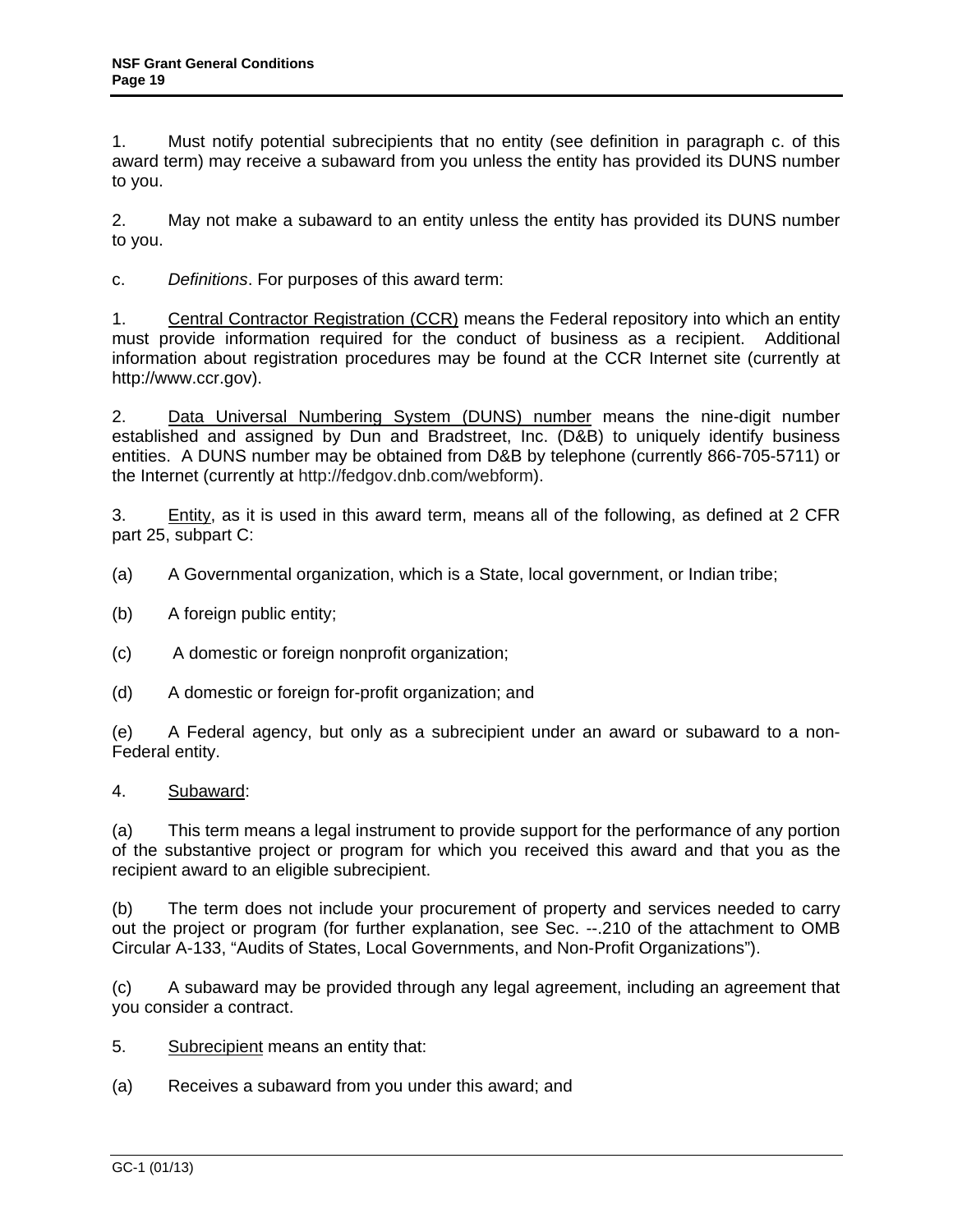<span id="page-19-0"></span>(b) Is accountable to you for the use of the Federal funds provided by the subaward.

# **21. Federal Tax Obligations**

### **Article 21 applies only to awards that have cumulative budgets that exceed \$5,000,000.**

In accordance with the *Commerce, Justice, Science and Related Agencies Appropriations Act of 2012*, the grantee affirms that they:

- (1) have filed all required Federal tax returns;
- (2) have not been convicted of a criminal offense under the Internal Revenue Code of 1986; and
- (3) have not been notified of any unpaid Federal tax assessment for which the liability remains unsatisfied, unless the assessment is the subject of an installment agreement or offer in compromise that has been approved by the Internal Revenue Service and is not in default, or the assessment is the subject of a non-frivolous administrative or judicial proceeding.

### **22. Unpaid Federal Tax Liability**

### **Article 22 applies only to grantees that are corporations.**

In accordance with the *Commerce, Justice, Science and Related Agencies Appropriations Act of 2012*, the grantee affirms that the corporation has no unpaid Federal tax liability that has been assessed, for which all judicial and administrative remedies have been exhausted or lapsed, and that is not being paid in a timely manner pursuant to an agreement with the authority responsible for collecting the tax liability.

### **23. Criminal Convictions**

### **Article 23 applies only to grantees that are corporations.**

In accordance with the *Commerce, Justice, Science and Related Agencies Appropriations Act of 2012*, the grantee affirms that the corporation has not been convicted of a felony criminal violation under any Federal law.

### **24. Copyrightable Material**

a. *Definition*

Subject writing means any material that:

- 1. is or may be copyrightable under Title 17 of the U.S.C.; and
- 2. is produced by the grantee or its employees in the performance of work under this award.

 Subject writings include such items as reports, books, journal articles, software, databases, sound recordings, videotapes, and videodiscs.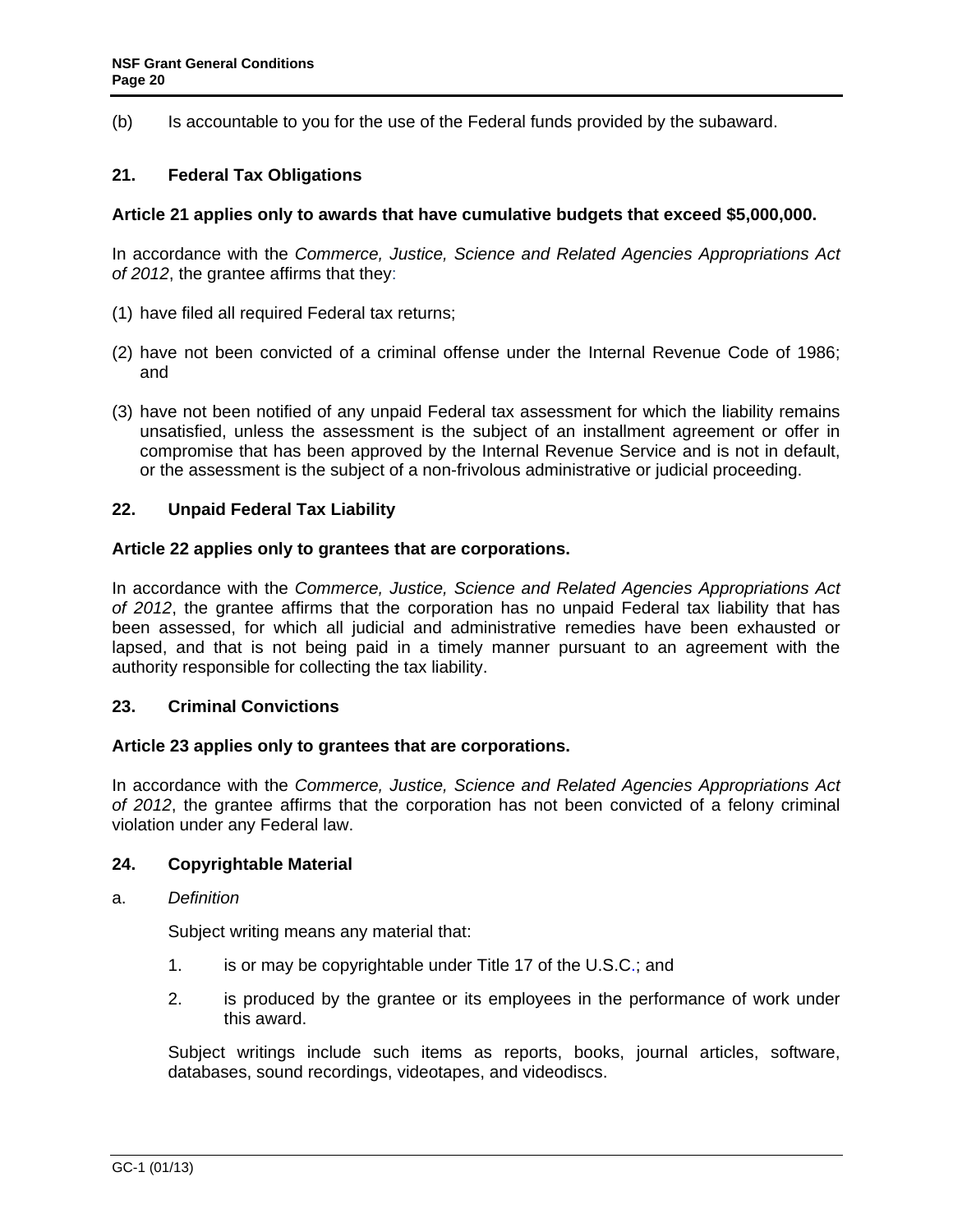### <span id="page-20-0"></span>b. *Copyright Ownership, Government License*

 Except as otherwise specified in the award or by this paragraph, the grantee may own or permit others to own copyright in all subject writings. The grantee agrees that if it or anyone else does own copyright in a subject writing, the Federal government will have a nonexclusive, nontransferable, irrevocable, royalty-free license to exercise or have exercised for or on behalf of the U.S. throughout the world all the exclusive rights provided by copyright. Such license, however, will not include the right to sell copies or phonorecords of the copyrighted works to the public.

#### c. *Awards Affected by International Agreements*

 If the award indicates it is subject to an identified international agreement or treaty, NSF can direct the grantee to convey to any foreign participant or otherwise dispose of such rights to subject writings as are required to comply with that agreement or treaty.

#### d. *Grantee Action to Protect Government Interests*

 The grantee agrees to acquire, through written agreement or an employment relationship, the ability to comply with the requirements of the preceding paragraphs and, in particular, to acquire the ability to convey rights in a subject writing to a foreign participant if directed by NSF under the previous paragraph. The grantee further agrees that any transfer of copyright or any other rights to a subject writing, by it or anyone whom it has allowed to own such rights, will be made subject to the requirements of this article.

#### **25. Program Income**

#### a. *Definition*

 Program income means gross income earned by the grantee that is directly generated by a supported activity or earned as a result of the award. Program income includes, but is not limited to, income from fees for services performed, the use or rental of real or personal property acquired under the award, the sale of commodities or items fabricated under the award, license fees and royalties on patents and copyrights, and interest on loans made with award funds. Interest earned on advances of Federal funds is not program income. Program income does not include the receipt of principal on loans, rebates, credits, discounts, etc., or interest earned on any of them.

#### b. *Treatment*

 Unless otherwise specified in the award notice, program income is designated for standard (additive) treatment, and efforts should be made to avoid having unexpended program income remaining at award expiration. Program income earned during the project period should be expended prior to requesting reimbursement against the award. In the event an awardee has unexpended program income remaining at award expiration, it will be remitted to NSF by crediting costs otherwise chargeable against the award.

If, in accordance with language added to the award notice, program income is designated for deductive treatment, it will be remitted to NSF by crediting costs otherwise chargeable against the award.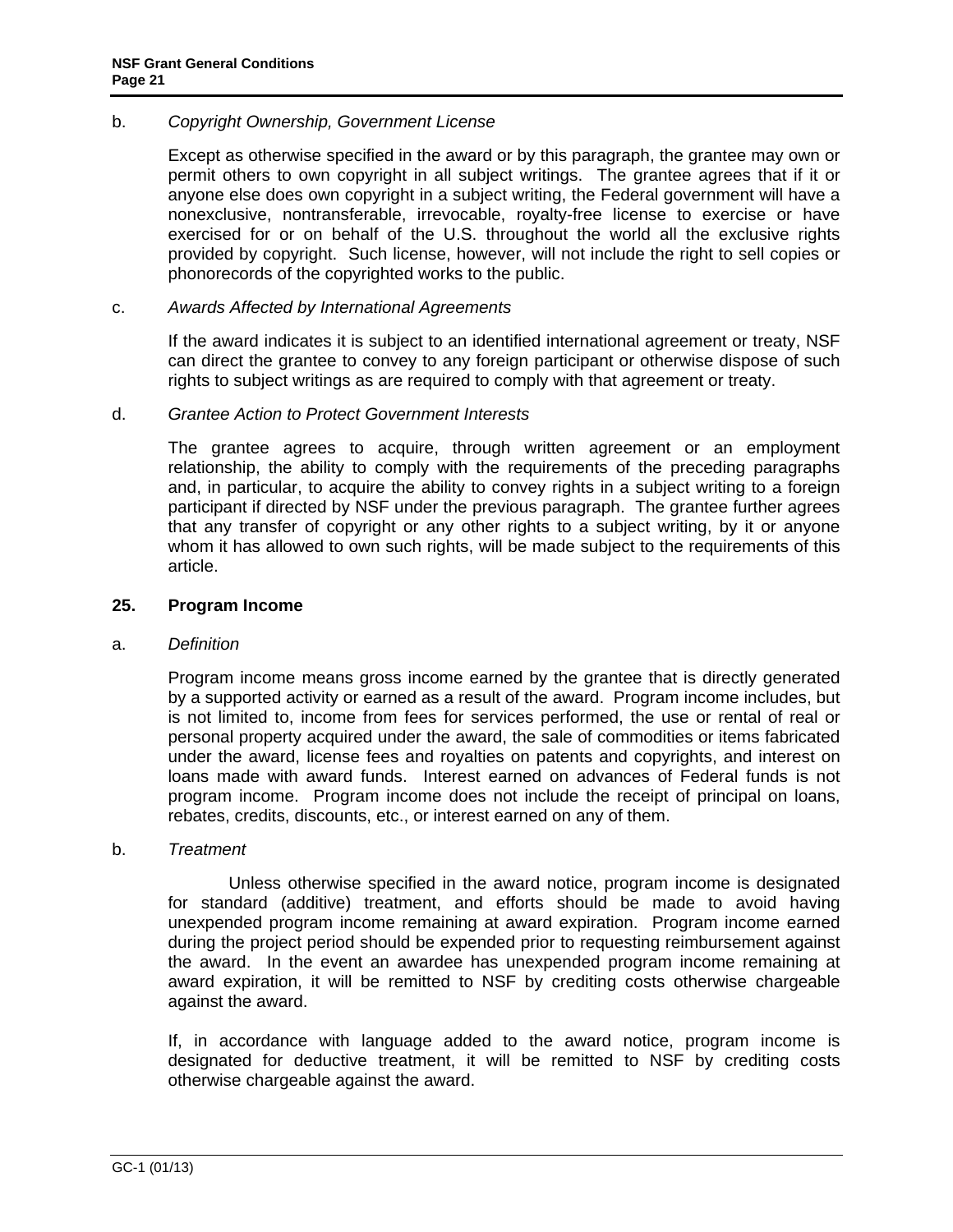<span id="page-21-0"></span>Also, unless otherwise specified, the awardee shall have no obligation to NSF with respect to: (1) license fees and royalties for copyrighted material, patents, patent applications, trademarks, and inventions received or accrued at any time; or (2) program income received beyond the period of this award (see AAG Chapter III.D.4).

### c. *Records Retention*

The grantee is required to retain appropriate financial and other records relating to project income earned during the award period and for three years beyond the end of the award period.

### **26. Publications**

### a. *Acknowledgment of Support*

The grantee is responsible for assuring that an acknowledgment of NSF support:

1. is made in any publication (including World Wide Web pages) of any material based on or developed under this project, in the following terms:

> "This material is based upon work supported by the National Science Foundation under Grant No. (NSF grant number)."

2. is orally acknowledged during all news media interviews, including popular media such as radio, television and news magazines.

### b. *Disclaimer*

 The grantee is responsible for assuring that every publication of material (including World Wide Web pages) based on or developed under this award, except scientific articles or papers appearing in scientific, technical or professional journals, contains the following disclaimer:

 "Any opinions, findings, and conclusions or recommendations expressed in this material are those of the author(s) and do not necessarily reflect the views of the National Science Foundation."

#### c. *Copies for NSF*

 The grantee is responsible for assuring that the cognizant NSF Program Officer is provided access to, either electronically or in paper form, a copy of every publication of material based on or developed under this award, clearly labeled with the award number and other appropriate identifying information, promptly after publication.

d. *Metric System*

 All reports and publications resulting from this NSF award are encouraged to use the metric system of weights and measures.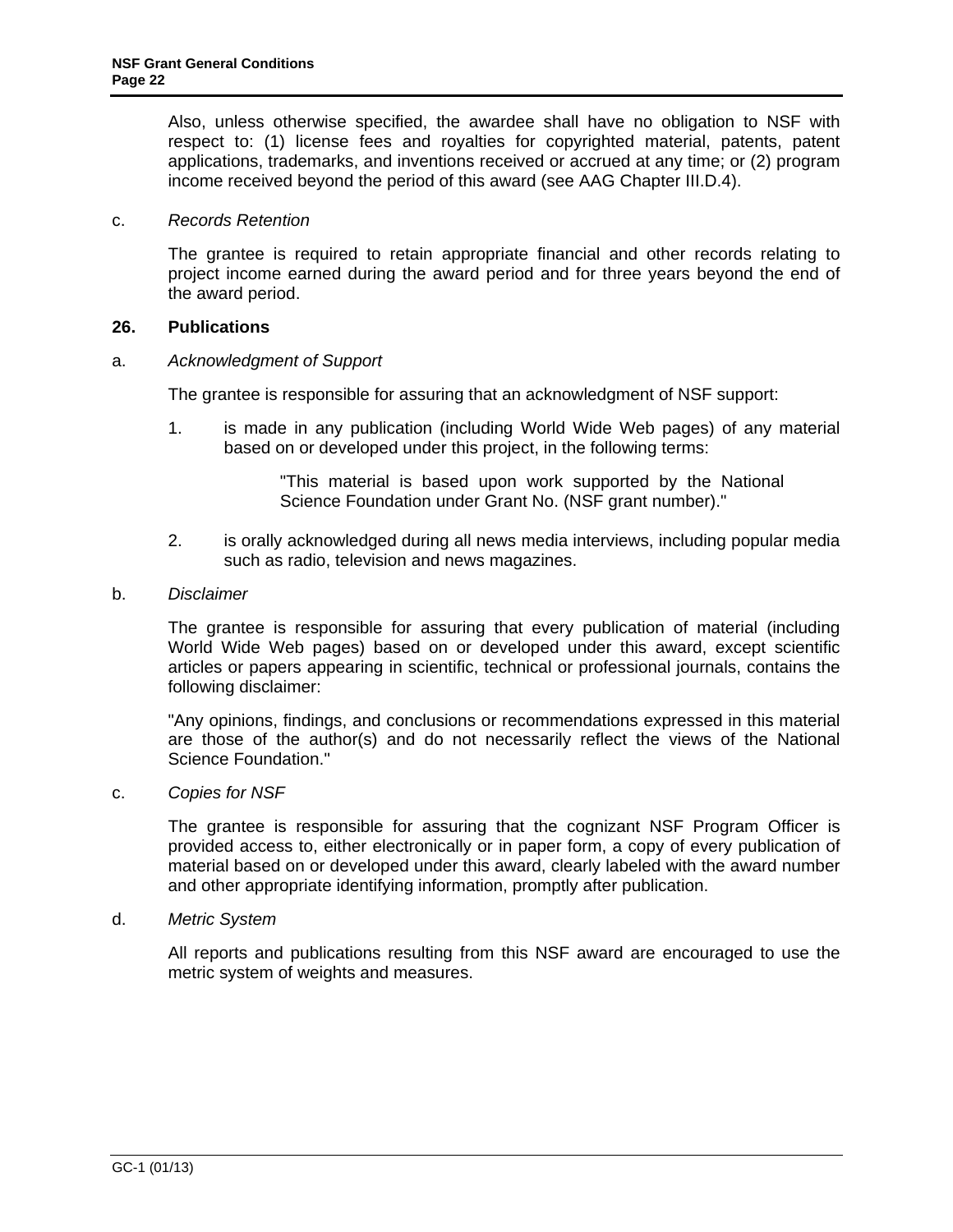# <span id="page-22-0"></span>**27. Patent Rights<sup>5</sup>**

Unless otherwise provided in the award, if this award is for experimental, developmental, or research work, the following clause (implementing the Bayh-Dole Act, [35 U.S.C. § 200 et seq.]) shall apply. The grantee shall include this clause in all subawards for experimental, developmental, or research activities.

- a. *Definitions*
	- 1. INVENTION means any invention or discovery which is or may be patentable or otherwise protectable under Title 35 of the USC, to any novel variety of plant which is or may be protected under the Plant Variety Protection Act (7 U.S.C. § 2321 et seq.).
	- 2. SUBJECT INVENTION means any invention of the grantee conceived or first actually reduced to practice in the performance of work under this award, provided that in the case of a variety of plant, the date of determination (as defined in section 41(d)) must also occur during the period of performance.
	- 3. PRACTICAL APPLICATION means to manufacture in the case of a composition or product, to practice in the case of a process or method, or to operate in the case of a machine or system; and, in each case, under such conditions as to establish that the invention is being utilized and that its benefits are to the extent permitted by law or Government regulations available to the public on reasonable terms.
	- 4. MADE when used in relation to any invention means the conception or first actual reduction to practice of such invention.
	- 5. NON-PROFIT ORGANIZATION means a domestic university or other institution of higher education or an organization of the type described in Section 501(c)(3) of the Internal Revenue Code of 1954 (26 U.S.C. § 501(c)) and exempt from taxation under Section 501(a) of the Internal Revenue Code (26 U.S.C. § 501(a)) or any domestic non-profit scientific or educational organization qualified under a State non-profit organization statute.

# b. *Allocation of Principal Rights*

 The grantee may retain the entire right, title, and interest throughout the world to each subject invention subject to the provisions of this Patent Rights clause and 35 U.S.C. § 203. With respect to any subject invention in which the grantee retains title, the Federal Government shall have a non-exclusive, nontransferable, irrevocable, paid-up license to practice or have practiced for or on behalf of the U.S. the subject invention throughout the world. If the award indicates it is subject to an identified international agreement or treaty, the National Science Foundation (NSF) also has the right to direct the grantee to convey to any foreign participant such patent rights to subject inventions as are required to comply with that agreement or treaty.

<sup>5</sup> 5 Awardees are reminded that, in view of the U.S. Supreme Court decision in Stanford v. Roche, employee assignment agreements should include a present conveyance of rights ("I hereby assign" rather than a promise or intent to assign) in order to effectively convey patent rights to the institution, allowing the institution to meet its responsibility under the Bayh-Dole Act to provide the agency with a license to patented inventions.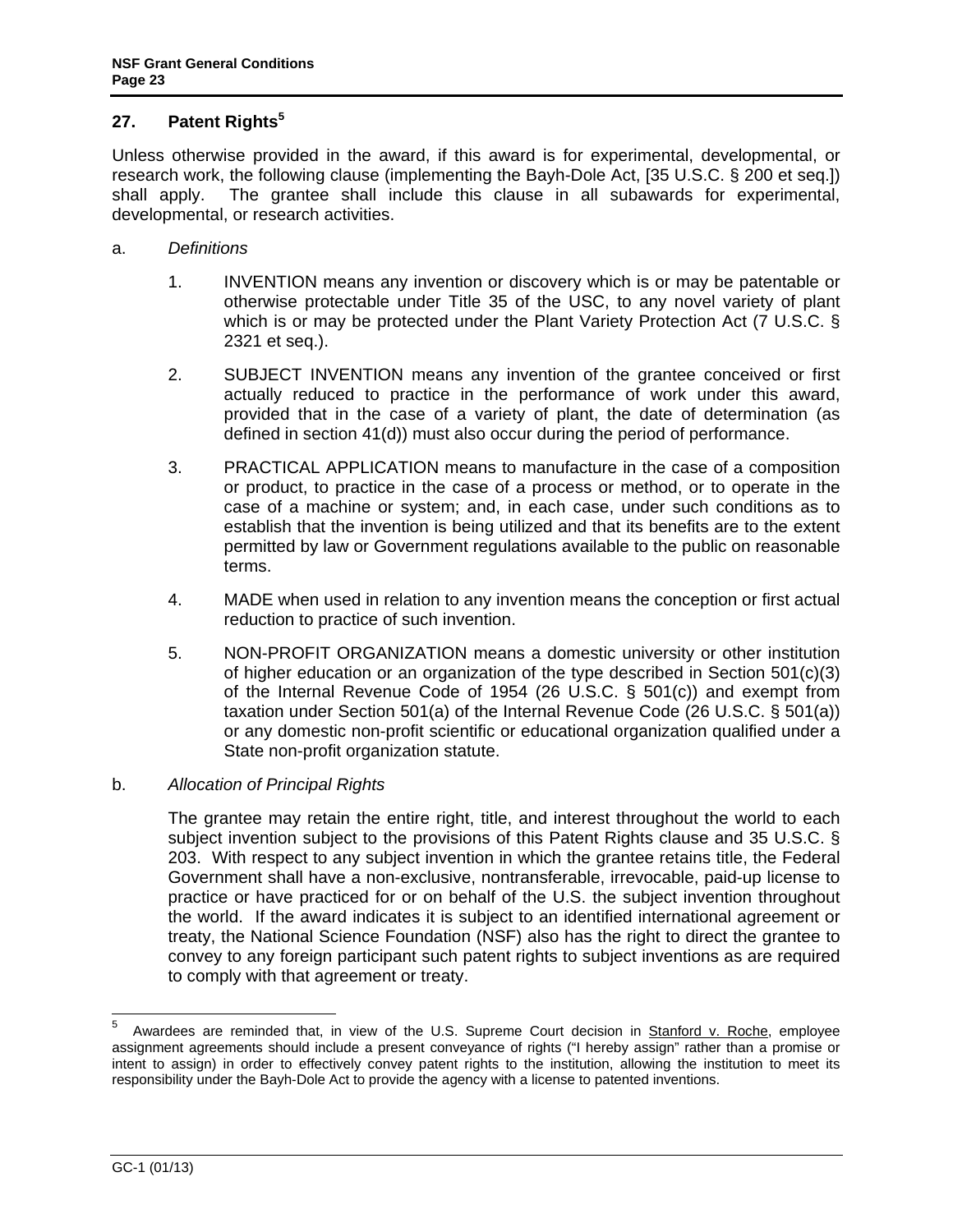### c. *Invention Disclosure, Election of Title and Filing of Patent Applications by Grantee*

- 1. The grantee will disclose each subject invention to NSF within two months after the inventor discloses it in writing to grantee personnel responsible for the administration of patent matters. The disclosure to NSF shall be in the form of a written report and shall identify the award under which the invention was made and the inventor(s). It shall be sufficiently complete in technical detail to convey a clear understanding of the nature, purpose, operation, and, to the extent known, the physical, chemical, biological or electrical characteristics of the invention. The disclosure shall also identify any publication, on sale or public use of the invention, whether a manuscript describing the invention has been submitted for publication and, if so, whether it has been accepted for publication, at the time of disclosure. In addition, after disclosure to NSF, the grantee will promptly notify NSF of the acceptance of any manuscript describing the invention for publication, or of any on sale or public use planned by the grantee.
- 2. The grantee will elect in writing whether or not to retain title to any such invention by notifying NSF within two years of disclosure to NSF. However, in any case where publication, on sale, or public use has initiated the one-year statutory period wherein valid patent protection can still be obtained in the U.S., the period for election of title may be shortened by NSF to a date that is no more than 60 days prior to the end of the statutory period.
- 3. The grantee will file its initial patent application on an invention to which it elects to retain title within one year after election of title or, if earlier, prior to the end of any statutory period wherein valid patent protection can be obtained in the U.S. after a publication, on sale, or public use. The grantee will file patent applications in additional countries or international patent offices within either ten months of the corresponding initial patent application, or six months from the date when permission is awarded by the Commissioner of Patents and Trademarks to file foreign patent applications when such filing has been prohibited by a Secrecy Order.
- 4. Requests for extension of the time for disclosure to NSF, election, and filing under subparagraphs 1., 2., and 3. may, at the discretion of NSF, be awarded.

### d. *Conditions When the Government May Obtain Title*

The grantee will convey to NSF, upon written request, title to any subject invention:

- 1. if the grantee fails to disclose or elect the subject invention within the times specified in paragraph c. above, or elects not to retain title, provided that NSF may only request title within 60 days after learning of the failure of the grantee to disclose or elect within the specified times;
- 2. in those countries in which the grantee fails to file patent applications within the times specified in paragraph c. above, but prior to its receipt of the written request of NSF, the grantee shall continue to retain title in that country; or in any country in which the grantee decides not to continue the prosecution of any application for, to pay the maintenance fees on, or defend in a reexamination or opposition proceeding on, a patent on a subject invention.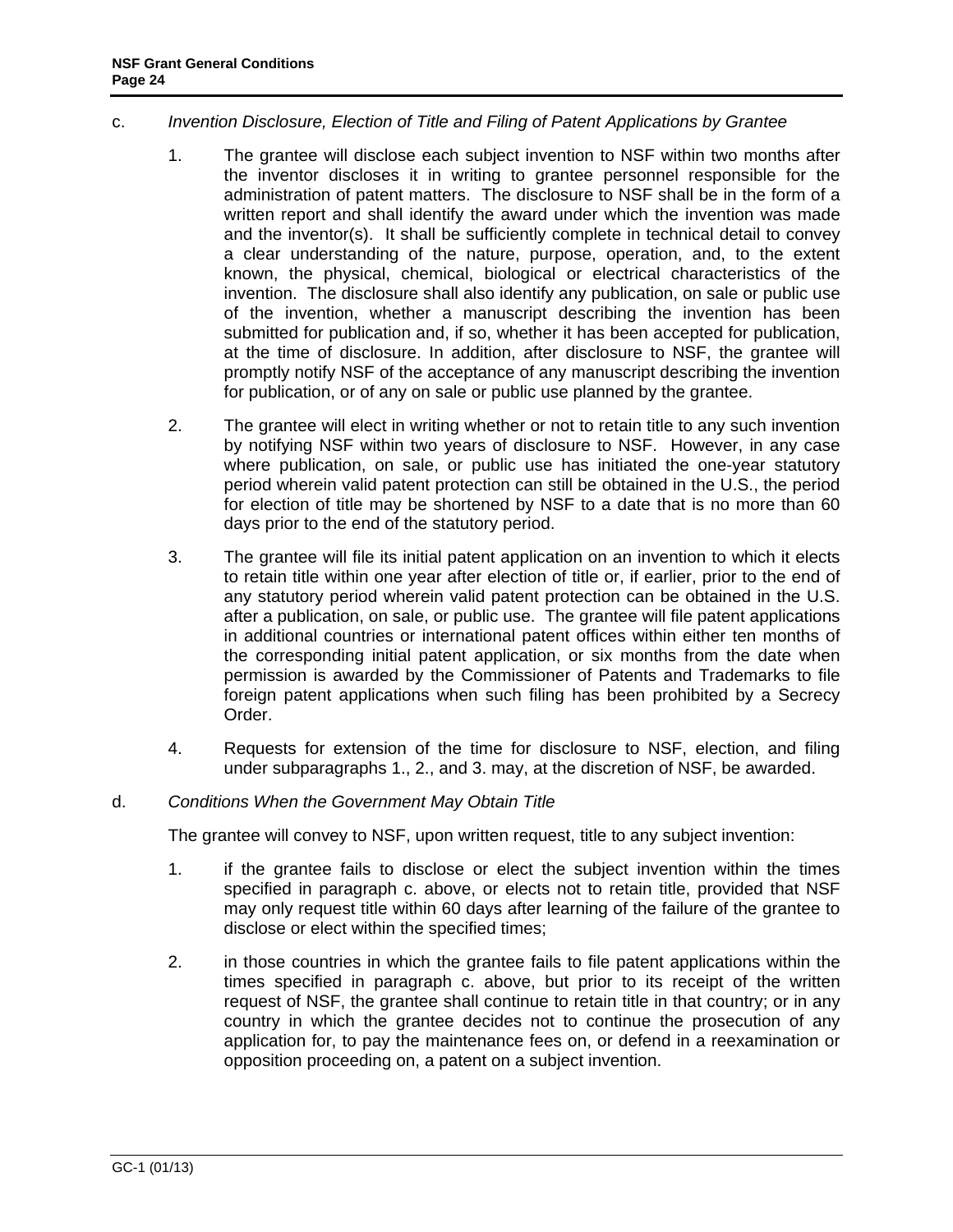- e. *Minimum Rights to Grantee* 
	- 1. The grantee will retain a non-exclusive royalty-free license throughout the world in each subject invention to which the Government obtains title, except if the grantee fails to disclose the subject invention within the times specified in paragraph c. above. The grantee's license extends to its domestic subsidiaries and affiliates, if any, within the corporate structure of which the grantee is a party and includes the right to award sublicenses of the same scope to the extent the grantee was legally obligated to do so at the time the award was made. The license is transferable only with the approval of NSF except when transferred to the successor of that part of the grantee's business to which the invention pertains.
	- 2. The grantee's domestic license may be revoked or modified by NSF to the extent necessary to achieve expeditious practical application of the subject invention pursuant to an application for an exclusive license submitted in accordance with applicable provisions at 37 CFR Part 404. This license will not be revoked in that field of use or the geographical areas in which the grantee has achieved practical application and continues to make the benefits of the invention reasonably accessible to the public. The license in any foreign country may be revoked or modified at discretion of NSF to the extent the grantee, its licensees, or its domestic subsidiaries or affiliates have failed to achieve practical application in that foreign country.
	- 3. Before revocation or modification of the license, NSF will furnish the grantee a written notice of its intention to revoke or modify the license, and the grantee will be allowed thirty days (or such other time as may be authorized by NSF for good cause shown by the grantee) after the notice to show cause why the license should not be revoked or modified. The grantee has the right to appeal, in accordance with applicable regulations in 37 CFR Part 404 concerning the licensing of Government-owned inventions, any decision concerning the revocation or modification of its license.
- f. *Grantee Action to Protect Government's Interest* 
	- 1. The grantee agrees to execute or to have executed and promptly deliver to NSF all instruments necessary to: (i) establish or confirm the rights the Government has throughout the world in those subject inventions for which the grantee retains title; and (ii) convey title to NSF when requested under paragraph d. above, and to enable the Government to obtain patent protection throughout the world in that subject invention.
	- 2. The grantee agrees to require, by written agreement, its employees, other than clerical and non-technical employees, to disclose promptly in writing to personnel identified as responsible for the administration of patent matters and in a format suggested by the grantee each subject invention made under this award in order that the grantee can comply with the disclosure provisions of paragraph c. above, and to execute all papers necessary to file patent applications on subject inventions and to establish the Government's rights in the subject inventions. The disclosure format should require, as a minimum, the information requested by paragraph c.1 above. The grantee shall instruct such employees through the employee agreements or other suitable educational programs on the importance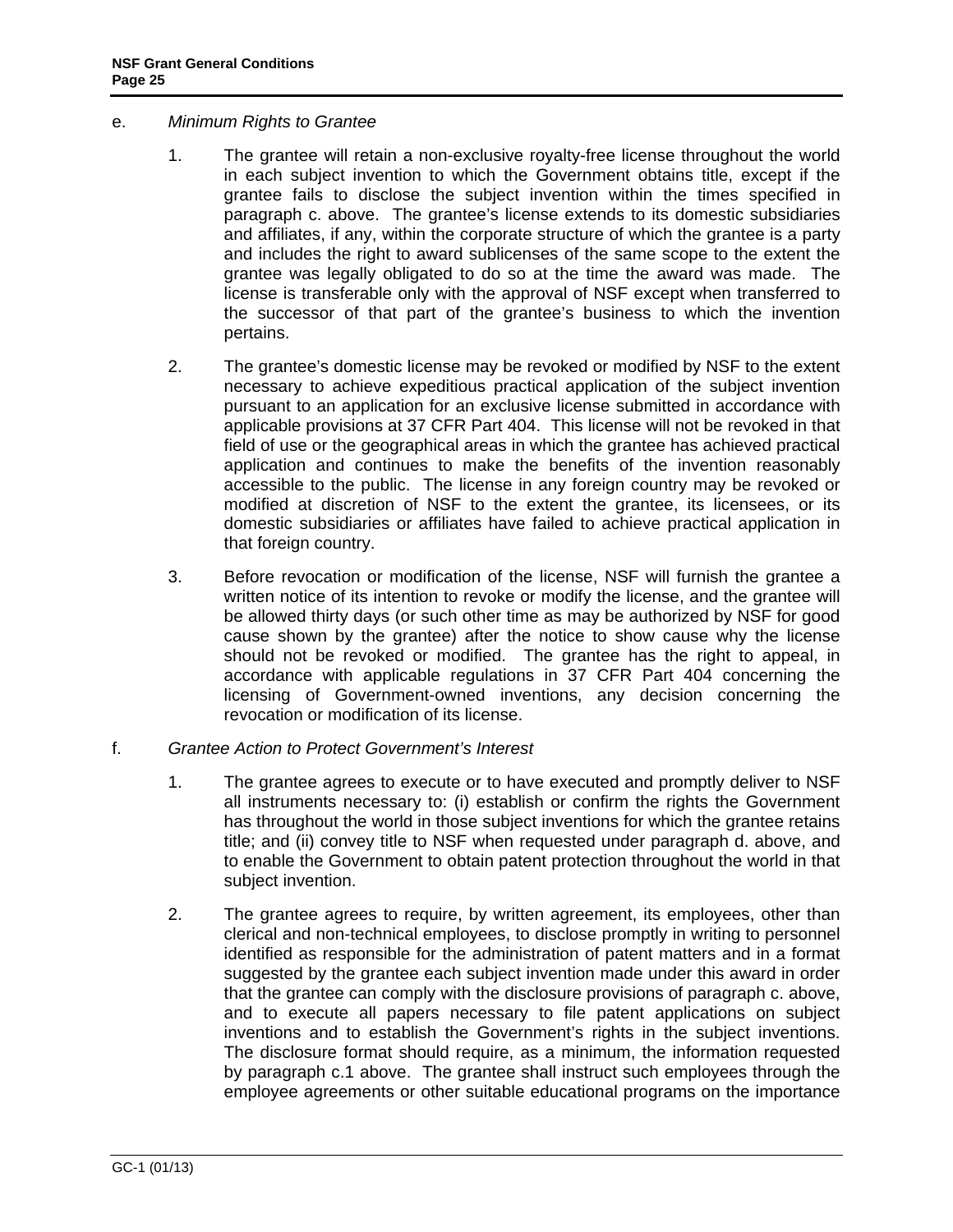of reporting inventions in sufficient time to permit the filing of patent applications prior to U.S. or foreign statutory bars.

- 3. The grantee will notify NSF of any decision not to continue prosecution of a patent application, pay maintenance fees, or defend in a reexamination or opposition proceeding on a patent, in any country, not less than 30 days before the expiration of the response period required by the relevant patent office.
- 4. The grantee agrees to include, within the specification of any U.S. patent application and any patent issuing thereon covering a subject invention, the following statement:

"This invention was made with Government support under (identify the award) awarded by the National Science Foundation. The Government has certain rights in this invention."

5. The grantee or its representative will complete, execute and forward to NSF a confirmation of a License to the U.S. Government and the page of a United States patent application that contains the Federal support clause within two months of filing any domestic or foreign patent application.

# g. *Subcontracts*

- 1. The grantee will include this Patent Rights clause, suitably modified to identify the parties, in all subcontracts, regardless of tier, for experimental, developmental or research work. The subcontractor will retain all rights provided for the grantee in this Patent Rights clause, and the grantee will not, as part of the consideration for awarding the subcontract, obtain rights in the subcontractors' subject inventions.
- 2. In the case of subcontracts, at any tier, when the prime award by NSF was a contract (but not a cooperative agreement), NSF, subcontractor, and contractor agree that the mutual obligations of the parties created by this Patent Rights clause constitute a contract between the subcontractor and the Foundation with respect to those matters covered by this Patent Rights clause.

### h. *Reporting on Utilization of Subject Inventions*

 The grantee agrees to submit on request periodic reports no more frequently than annually on the utilization of a subject invention or on efforts at obtaining such utilization that are being made by the grantee or its licensees or assignees. Such reports shall include information regarding the status of development, date of first commercial sale or use, gross royalties received by the grantee and such other data and information as NSF may reasonably specify. The grantee also agrees to provide additional reports in connection with any march-in proceeding undertaken by NSF in accordance with paragraph j. of this Patent Rights clause. As required by 35 U.S.C. § 202(c)(5), NSF agrees it will not disclose such information to persons outside the Government without the permission of the grantee.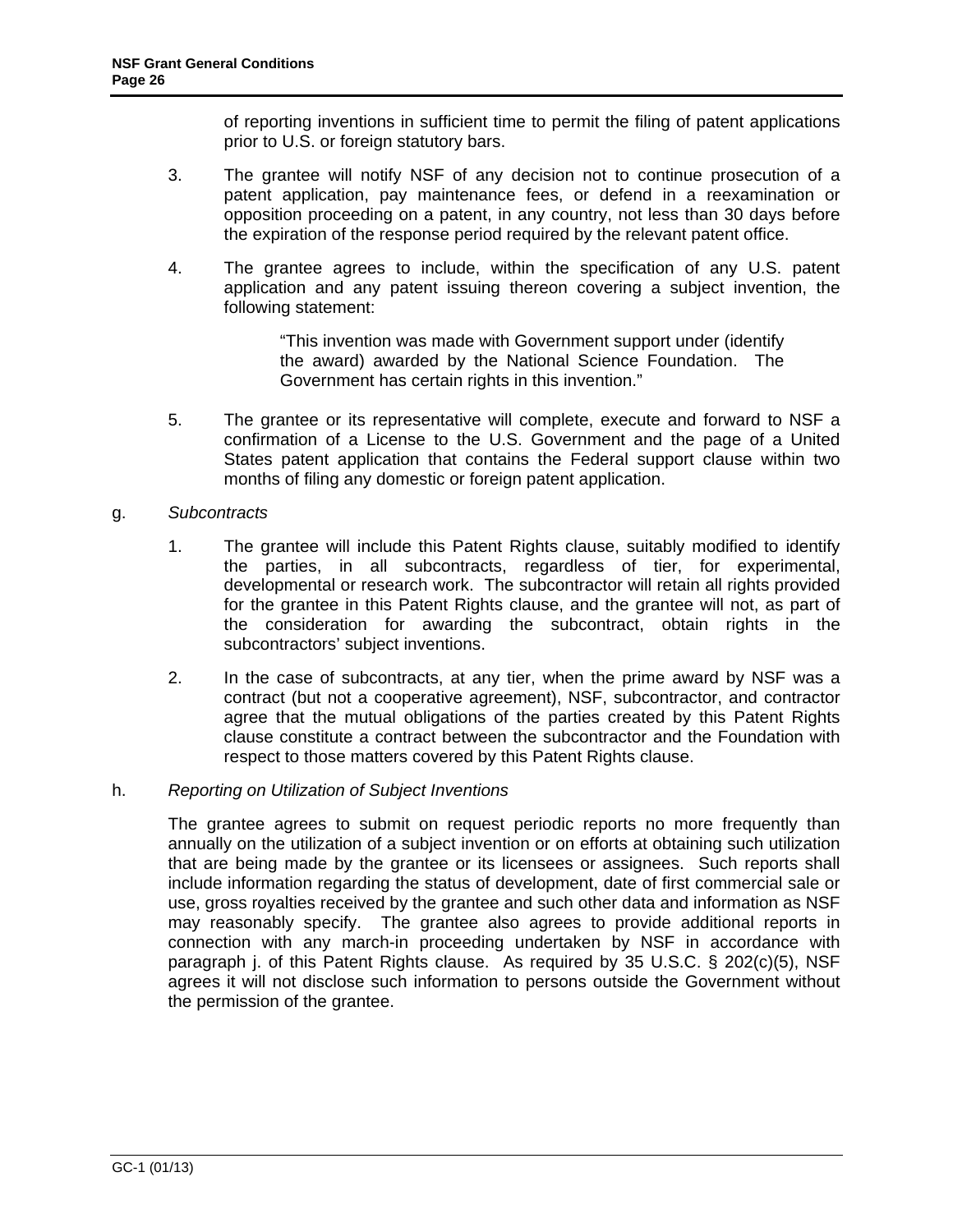### i. *Preference for United States Industry*

 Notwithstanding any other provision of this Patent Rights clause, the grantee agrees that neither it nor any assignee will grant to any person the exclusive right to use or sell any subject invention in the U.S. unless such person agrees that any products embodying the subject invention or produced through the use of the subject invention will be manufactured substantially in the U.S. However, in individual cases, the requirement for such an agreement may be waived by NSF upon a showing by the grantee or its assignee that reasonable but unsuccessful efforts have been made to award licenses on similar terms to potential licensees that would be likely to manufacture substantially in the U.S. or that under the circumstances domestic manufacture is not commercially feasible.

### j. *March-in Rights*

 The grantee agrees that with respect to any subject invention in which it has acquired title, NSF has the right in accordance with procedures at 37 CFR § 401.6 and NSF regulations at 45 CFR § 650.13 to require the grantee, an assignee or exclusive licensee of a subject invention to grant a non-exclusive, partially exclusive, or exclusive license in any field of use to a responsible applicant or applicants, upon terms that are reasonable under the circumstances and if the grantee, assignee, or exclusive licensee refuses such a request, NSF has the right to grant such a license itself if NSF determines that:

- 1. such action is necessary because the grantee or assignee has not taken or is not expected to take within a reasonable time, effective steps to achieve practical application of the subject invention in such field of use;
- 2. such action is necessary to alleviate health or safety needs which are not reasonably satisfied by the grantee, assignee, or their licensees;
- 3. such action is necessary to meet requirements for public use specified by Federal regulations and such requirements are not reasonably satisfied by the grantee, assignee, or licensee; or
- 4. such action is necessary because the agreement required by paragraph i. of this Patent Rights clause has not been obtained or waived or because a licensee of the exclusive right to use or sell any subject invention in the U.S. is in breach of such agreement.

### k. *Special Provisions for Awards with Non-profit Organizations*

If the grantee is a nonprofit organization, it agrees that:

- 1. rights to a subject invention in the U.S. may not be assigned without the approval of NSF, except where such assignment is made to an organization which has as one of its primary functions the management of inventions, provided that such assignee will be subject to the same provisions as the grantee;
- 2. the grantee will share royalties collected on a subject invention with the inventor, including Federal employee co-inventors (when NSF deems it appropriate) when the subject invention is assigned in accordance with 35 U.S.C. § 202(e) and 37 CFR § 401.10;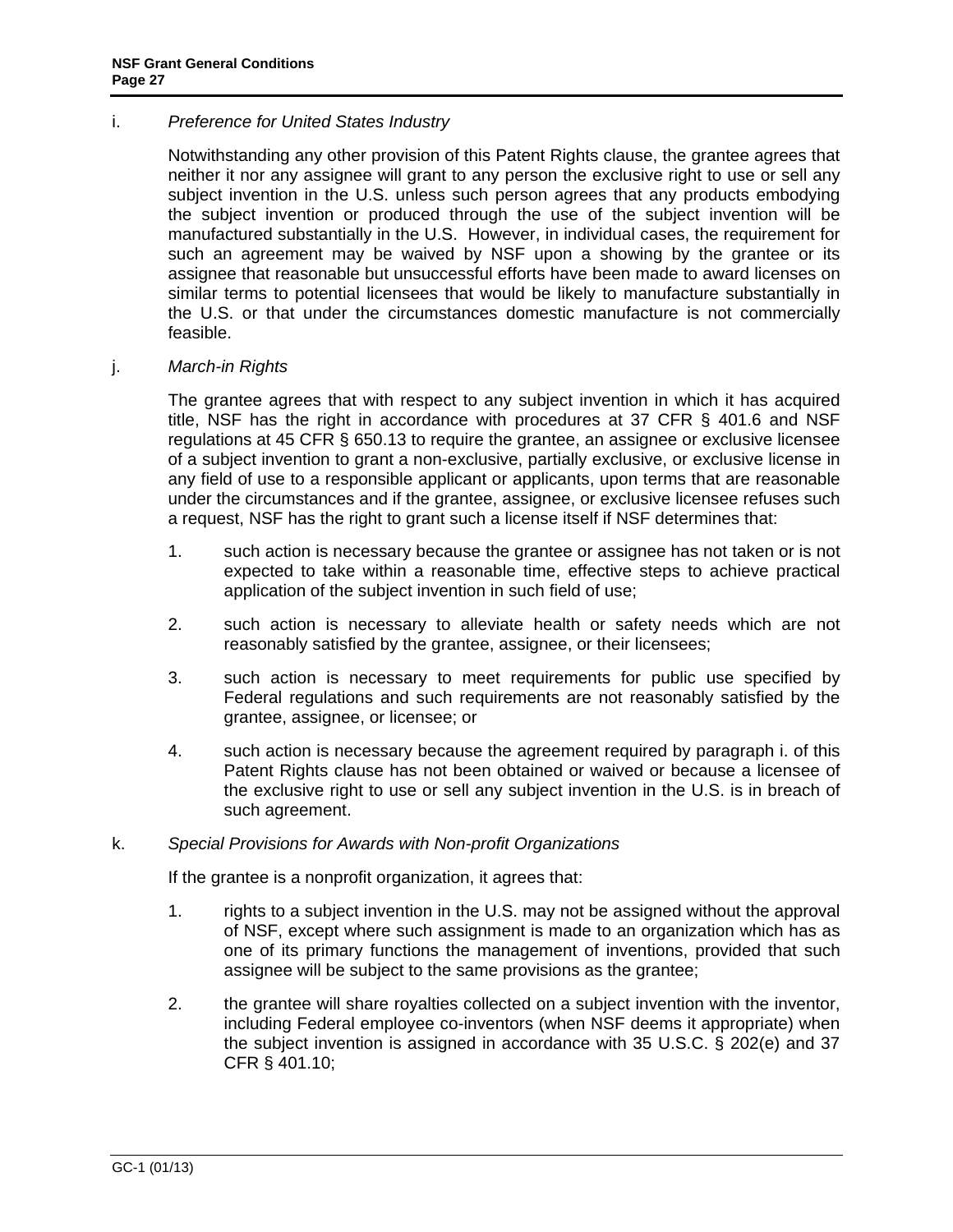- <span id="page-27-0"></span>3. the balance of any royalties or income earned by the grantee with respect to subject inventions, after payment of expenses (including payments to inventors) incidental to the administration of subject inventions, will be utilized for the support of scientific or engineering research or education; and
- 4. it will make efforts that are reasonable under the circumstances to attract licensees of subject inventions that are small business firms and that it will give preference to a small business firm if the grantee determines that the small business firm has a plan or proposal for marketing the invention which, if executed, is equally likely to bring the invention to practical application as any plans or proposals from applicants that are not small business firms; provided that the grantee is also satisfied that the small business firm has the capability and resources to carry out its plan or proposal. The decision whether to give a preference in any specific case will be at the discretion of the grantee. However, the grantee agrees that the Secretary of Commerce may review the grantee's licensing program and decisions regarding small business applicants, and the grantee will negotiate changes to its licensing policies, procedures or practices with the Secretary when the Secretary's review discloses that the grantee could take reasonable steps to implement more effectively the requirements of this paragraph k.4.
- l. *Communications*

 All communications required by this Patent Rights clause must be submitted through the iEdison Invention Information Management System maintained by the National Institutes of Health unless prior permission for another form of submission is obtained from the Patent Assistant at patents@nsf.gov or at Office of the General Counsel, National Science Foundation, 4201 Wilson Boulevard, Arlington, VA 22230.

### **28. Cost Sharing and Cost Sharing Records**

- a. *General*
	- 1. The grantee must cost share in accordance with any amount specified on Line M of the award budget. Cost sharing participation in other projects may not be counted towards meeting the specific cost sharing requirements of the award, and must come from nonfederal sources.
	- 2. Should the grantee become aware that it may be unable to provide the cost sharing of at least the amount identified on Line M of the NSF award budget, it must: a) immediately provide written notification to the Grants and Agreements Officer of the situation; and b) indicate steps it plans to take to secure replacement cost sharing; or c) indicate the plans it has to either continue or phase out the project in the absence of the approved level of cost sharing.
	- 3. Should NSF agree to the organization's proposed plans, the NSF Grants and Agreements Officer will modify the award accordingly, including, if appropriate, reducing the amount of NSF support. Should the organization's plans be unacceptable to NSF, the award may be subject to termination. NSF modifications to proposed cost sharing revisions are made on a case-by-case basis.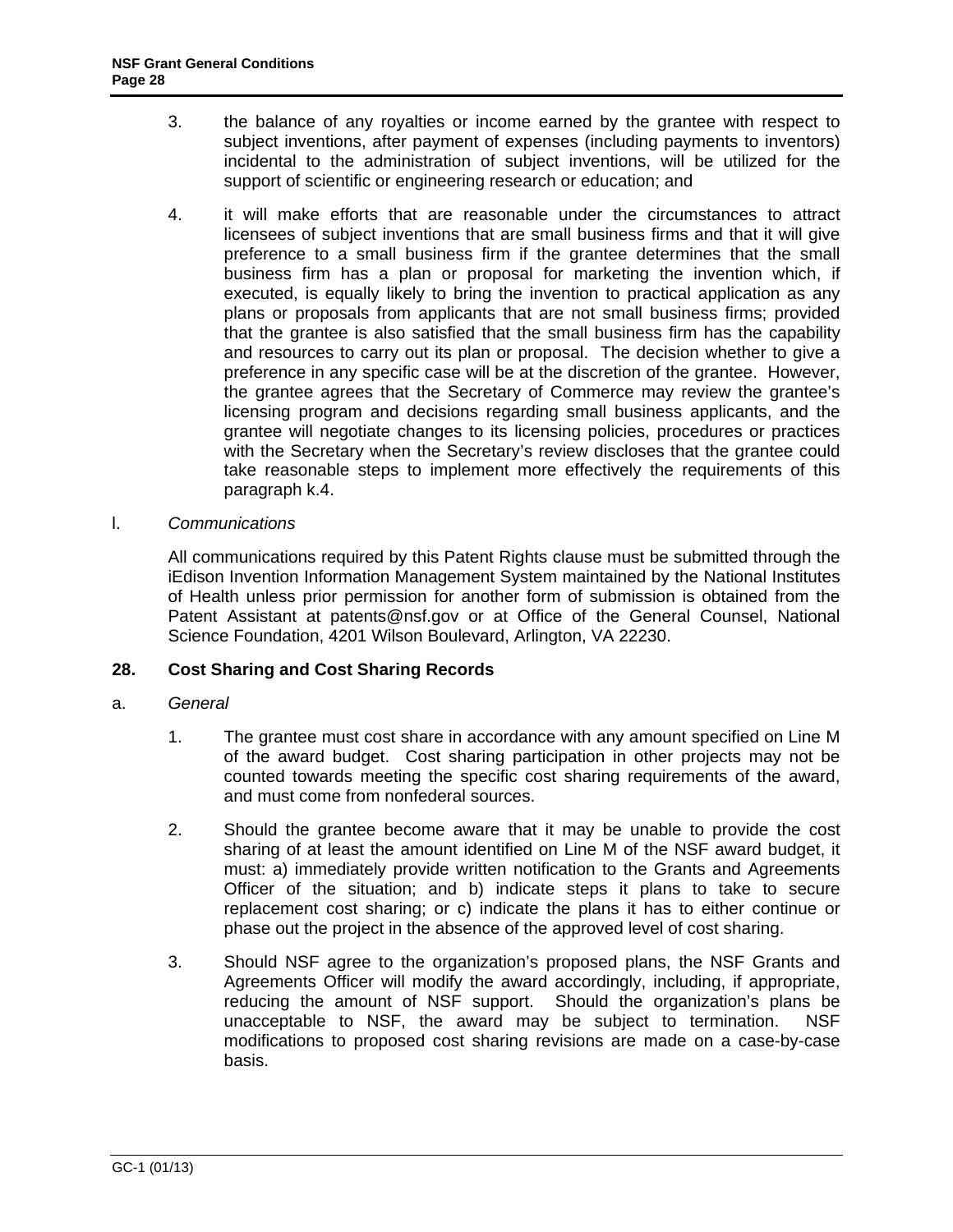<span id="page-28-0"></span>4. Failure by the organization to notify NSF, in accordance with paragraph 2. above, may result in the disallowance of some or all of the costs charged to the award; the subsequent recovery by NSF of some or all of the NSF funds provided under the award; possible termination of the award; and may constitute a violation of the terms of the award so serious as to provide grounds for subsequent suspension or debarment.

### b. *Cost Sharing Records*

 The grantee must maintain records of all project costs that are claimed by the grantee as cost sharing as well as records of costs to be paid by the Government. Such records are subject to audit. Acceptable forms of cost sharing contributions are those that meet the criteria identified in 2 CFR § 215.23. Unless otherwise specified in the award, approval is given to include unrecovered indirect costs (also known as facilities and administrative costs for colleges and universities) as part of cost sharing or matching contributions. If the grantee's cost participation includes in-kind contributions, the basis for determining the valuation for volunteer services and donated property must be documented.

### c. *Cost Sharing Reports*

 Unless otherwise required by the award or requested by NSF, the actual cost participation by the grantee, while subject to documentation and audit, need not be reported to NSF. In cases, however, where the cost-sharing amount reflected on Line M of the cumulative award budget is \$500,000 or more, the amount of cost sharing must be documented (on an annual and final basis) and certified by the Authorized Organizational Representative via use of the Notification and Request Module in the NSF FastLane System. Such notifications must be submitted within 90 days:

- 1. prior to the end of the current budget period to meet the annual notification requirement; and
- 2. following the expiration of the award to meet the final notification requirement.

The cost share notification is considered due during the 90 day period. The notification becomes overdue the day after the 90 day period ends.

# **29. Audit and Records**

- a. Financial records, supporting documents, statistical records, and other records pertinent to this award shall be retained by the grantee for a period of three years from submission of the final project and expenditure reports specified in Articles 15 and16.
	- 1. Records that relate to audits, appeals, litigation or the settlement of claims arising out of the performance of the project shall be retained until such audits, appeals, litigation or claims have been disposed of.
	- 2. Records relating to projects subject to special project income provisions shall be retained until three years from the end of the grantee's fiscal year in which the award requirement for reporting income expires.
- b. Unless court action or audit proceedings have been initiated, the grantee may substitute microfilm copies of original records.
- c. The Director of the National Science Foundation and the Comptroller General of the U.S., or any of their duly authorized representatives, shall have access to any pertinent books, documents, papers and records of the grantee organization and of the performing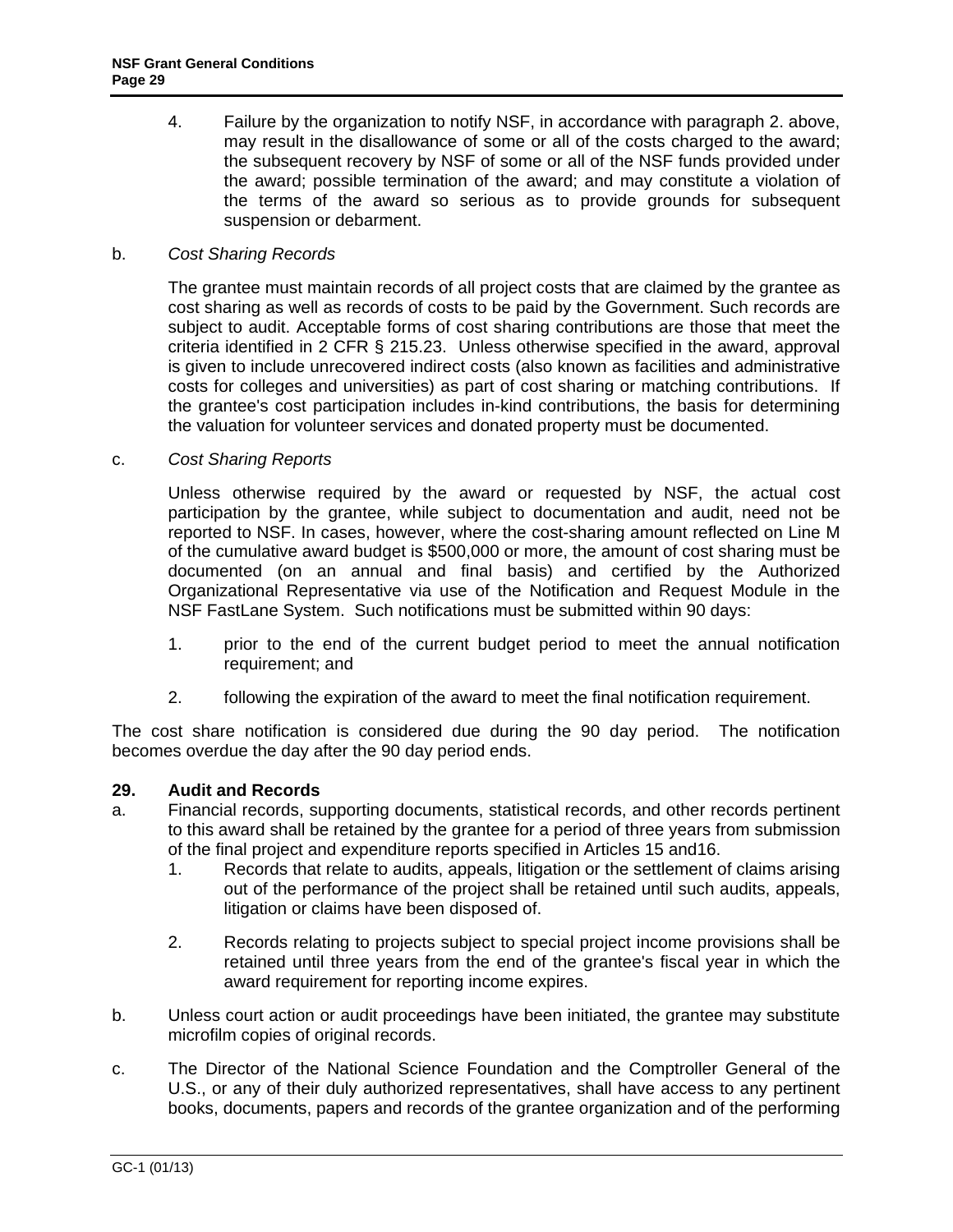<span id="page-29-0"></span>organization, if different, to make audits, examinations, excerpts and transcripts. Further, any negotiated contract in excess of the simplified acquisition threshold (currently \$100,000) made by the grantee shall include a provision to the effect that the grantee, the Director of the National Science Foundation, the Comptroller General of the U.S., or any of their duly authorized representatives, shall have access to pertinent records for similar purposes.

- d. In order to avoid duplicate record keeping, NSF may make special arrangements with the grantee to retain any records that are needed for joint use. NSF may request transfer to its custody of records not needed by the grantee when it determines that the records possess long-term retention value. When the records are transferred to, or maintained by NSF, the three-year retention requirement is not applicable to the grantee. In the rare event that this provision is exercised, NSF will negotiate a mutually agreeable arrangement with the grantee regarding reimbursement of costs.
- e. Grantees that are States, Local Governments or Non-Profit Organizations, shall arrange for the conduct of audits as required by OMB Circular A-133 "*Audits of States, Local Governments, and Non-Profit Organizations*" (including colleges and universities.) They shall provide copies of the reports of these audits to the cognizant Federal audit agency. Any Federal Audit of this project deemed necessary by NSF shall build upon the results of such audit(s).
- f. All awards issued by NSF meet the definition of "Research and Development" at OMB Circular A-133 §.105. As such, auditees should identify NSF awards as part of the R&D cluster on the Schedule of Expenditures of Federal Awards (SEFA). The auditor should test NSF awards for compliance as instructed in Part V, Clusters of Programs. NSF recognizes that some awards may have another classification for purposes of indirect costs. The auditor is not required to report the disconnect (i.e., the award is classified as R&D for A-133 purposes but non-research for indirect cost rate purposes), unless the auditee is charging indirect costs at a rate other than the rate(s) specified in the award document(s).

# **30. Site Visits**

NSF, through authorized representatives, has the right, at all reasonable times, to make site visits to review project accomplishments and management control systems and to provide such technical assistance as may be required. If any site visit is made by NSF on the premises of the grantee or a contractor under an award, the grantee shall provide and shall require its contractors to provide all reasonable facilities and assistance for the safety and convenience of the Government representatives in the performance of their duties. All site visits and evaluations shall be performed in such a manner that will not unduly delay the work.

# **31. Suspension or Termination**

- a. Any suspension or termination action taken by NSF must be issued by an NSF Grants and Agreements Officer and will be in accordance with this article and [AAG Chapter](http://www.nsf.gov/pubs/policydocs/pappguide/nsf13001/aag_7.jsp#VIIA)  [VII.A.](http://www.nsf.gov/pubs/policydocs/pappguide/nsf13001/aag_7.jsp#VIIA)
- b. The award may be suspended or terminated in whole or in part in any of the following situations by: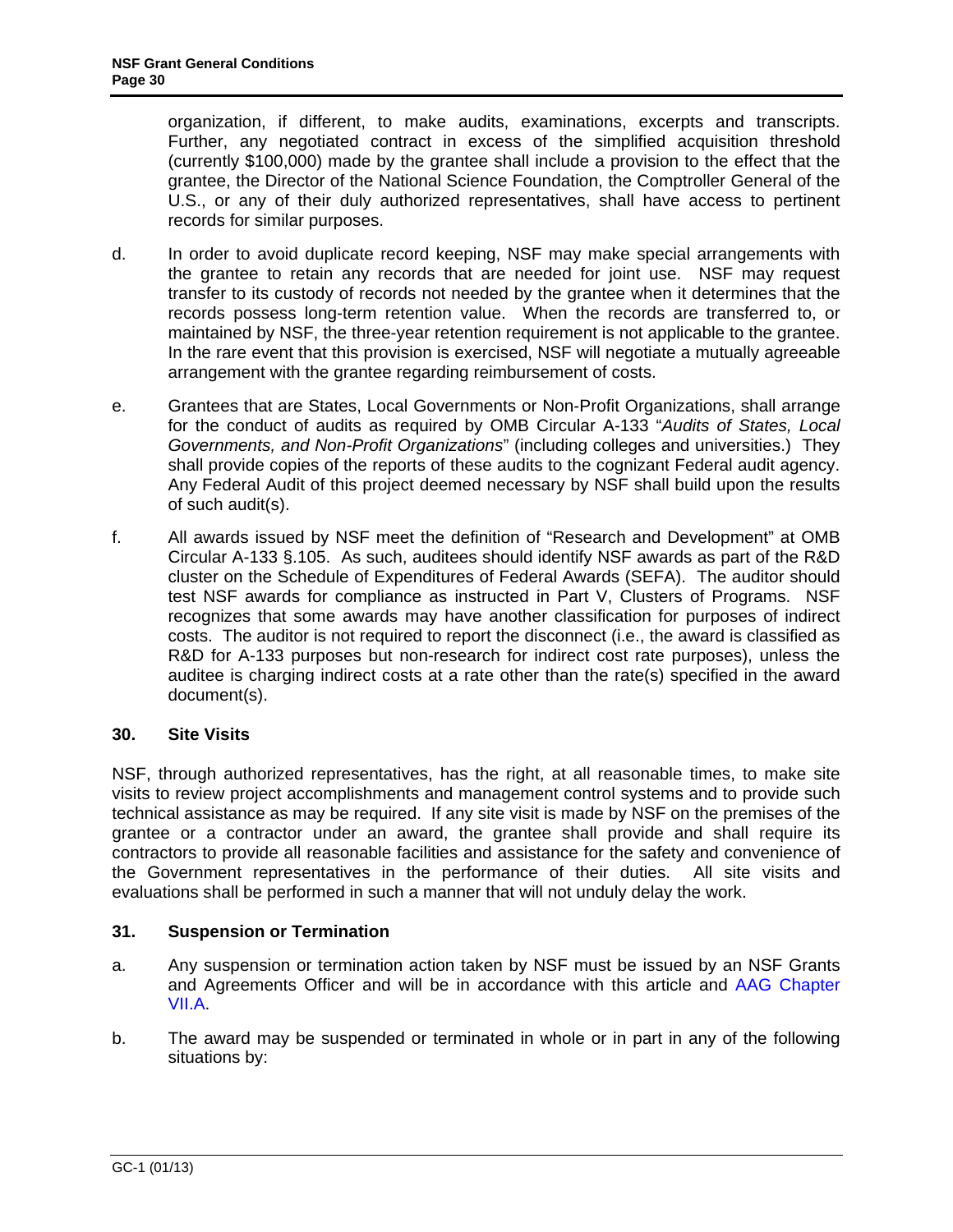- <span id="page-30-0"></span>1. NSF when the grantee has materially failed to comply with the terms and conditions of the award;
- 2. NSF when the Foundation has other reasonable cause;
- 3. NSF when ordered by the Deputy Director under NSF's Regulation on Research Misconduct [45 CFR Part 689];
- 4. NSF and the grantee by mutual agreement (if NSF and the grantee cannot reach an agreement, NSF reserves the right to unilaterally terminate the award); or
- 5. the grantee on written notice to NSF setting forth the reasons for such action, the effective date, and, in the case of partial termination, the portion to be terminated or suspended (with the understanding that if NSF determines that the unterminated portion will not accomplish the purposes of the award, it may suspend or terminate the entire award).
- c. Normally, action by NSF to suspend or terminate an award will be taken only after the grantee has been informed by NSF of any deficiency on its part and given an opportunity to correct it; but NSF may immediately suspend or terminate the award without notice when it believes such action is reasonable to protect the interests of the Government.
- d. No costs incurred during a suspension period or after the effective date of a termination will be allowable, except those costs which, in the opinion of NSF, the grantee could not reasonably avoid or eliminate, or which were otherwise authorized by the suspension or termination notice, provided such costs would otherwise be allowable under the terms of the award and the appropriate Federal cost principles.
- e. Within 30 days of the termination date, the grantee will furnish a summary of progress under the award and an itemized accounting of costs incurred prior to the termination date or pursuant to d, above. Final allowable costs under a termination settlement shall be in accordance with the terms of the award, including this article, and the appropriate Federal cost principles, giving due consideration to the progress under the award. In no event will the total of NSF payments under a terminated award exceed the award amount, or the NSF pro rata share of the total project costs when cost sharing was anticipated, whichever is less.
- f. A notice of termination other than by mutual agreement and/or the final settlement amount may be subject to review pursuant to Article 32.

### **32. Termination Review Procedure**

- a. A request for review of a notice of termination or settlement should be addressed to the Director, Division of Grants and Agreements, National Science Foundation, 4201 Wilson Blvd., Arlington, VA, 22230. It must be postmarked no later than 30 days after the date of the letter notifying the grantee of the termination or settlement.
- b. The request for review must contain a full statement of the grantee's position and the pertinent facts and reasons in support of such position.
- c. Review of a notice of termination or settlement will be conducted in accordance with [AAG Chapter VII.A.4.](http://www.nsf.gov/pubs/policydocs/pappguide/nsf13001/aag_7.jsp#VIIA4)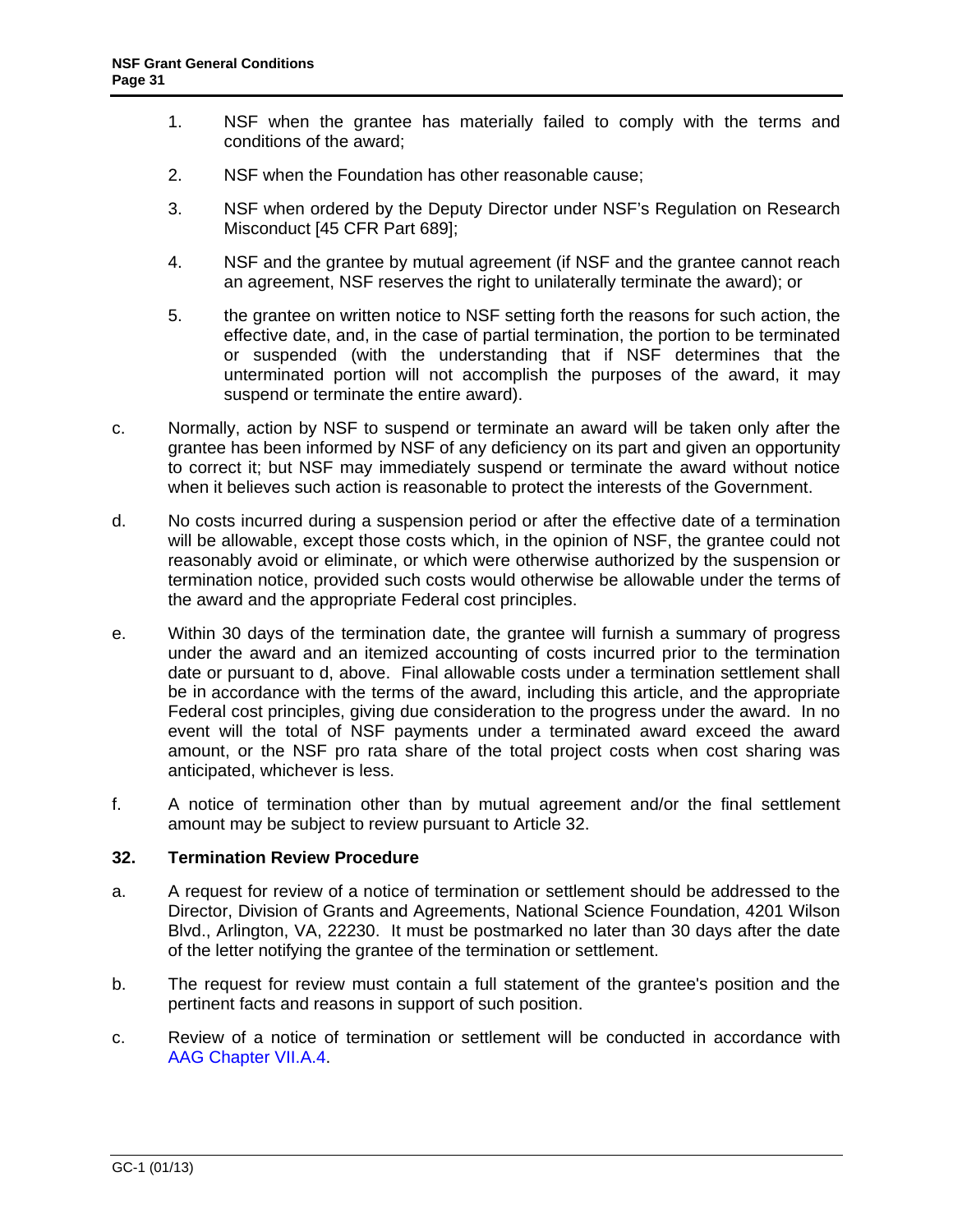<span id="page-31-0"></span>d. Pending resolution of the request for review, the notice of termination shall remain in effect.

# **33. Nondiscrimination**

- a. The award is subject to the provisions of Title VI of the Civil Rights Act of 1964 [42 U.S.C. § 2000d], Title IX of the Education Amendments of 1972 [20 USC §§ 1681 *et seq*.], the Rehabilitation Act of 1973 [29 U.S.C. § 794], the Age Discrimination Act of 1975 [42 U.S.C. §§ 6101 et seq], and all regulations and policies issued by NSF pursuant to these statutes. Specifically, in accordance with these statutes, regulations, and policies, no person on the basis of race, color, national origin, sex, disability, or age shall be excluded from participation in, be denied the benefits of, or otherwise be subjected to discrimination under the award.
- b. By electronically signing a proposal, the Authorized Organizational Representative is providing the requisite Certification of Compliance with National Science Foundation Nondiscrimination Regulations and Policies. This Nondiscrimination Certification sets forth the nondiscrimination obligations with which all grantees must comply. $6$  These obligations also apply to subrecipients, subgrantees, and subcontractors under the award. The grantee, therefore, shall obtain the NSF Nondiscrimination Certification from each organization that applies to be or serves as a subrecipient, subgrantee or subcontractor under the award (for other than the provision of commercially available supplies, materials, equipment or general support services) prior to entering into the subaward arrangement.

### **34. Reporting Classifiable Information**

NSF awards are intended for unclassified, publicly releasable research. The awardee will not be granted access to classified information. NSF does not expect that the results of the research project will involve classified information.

If, however, in conducting the activities supported under an award, the PI is concerned that any of the research results involve potentially classifiable information that may warrant Government restrictions on the dissemination of the results, the PI should promptly notify the cognizant NSF Program Officer.

 6 The complete text of the Nondiscrimination Certification is available electronically in the *Grant Proposal Guide*, Chapter II, Exhibit II-6 at http://www.nsf.gov/publications/pub\_summ.jsp?ods\_key=gpg.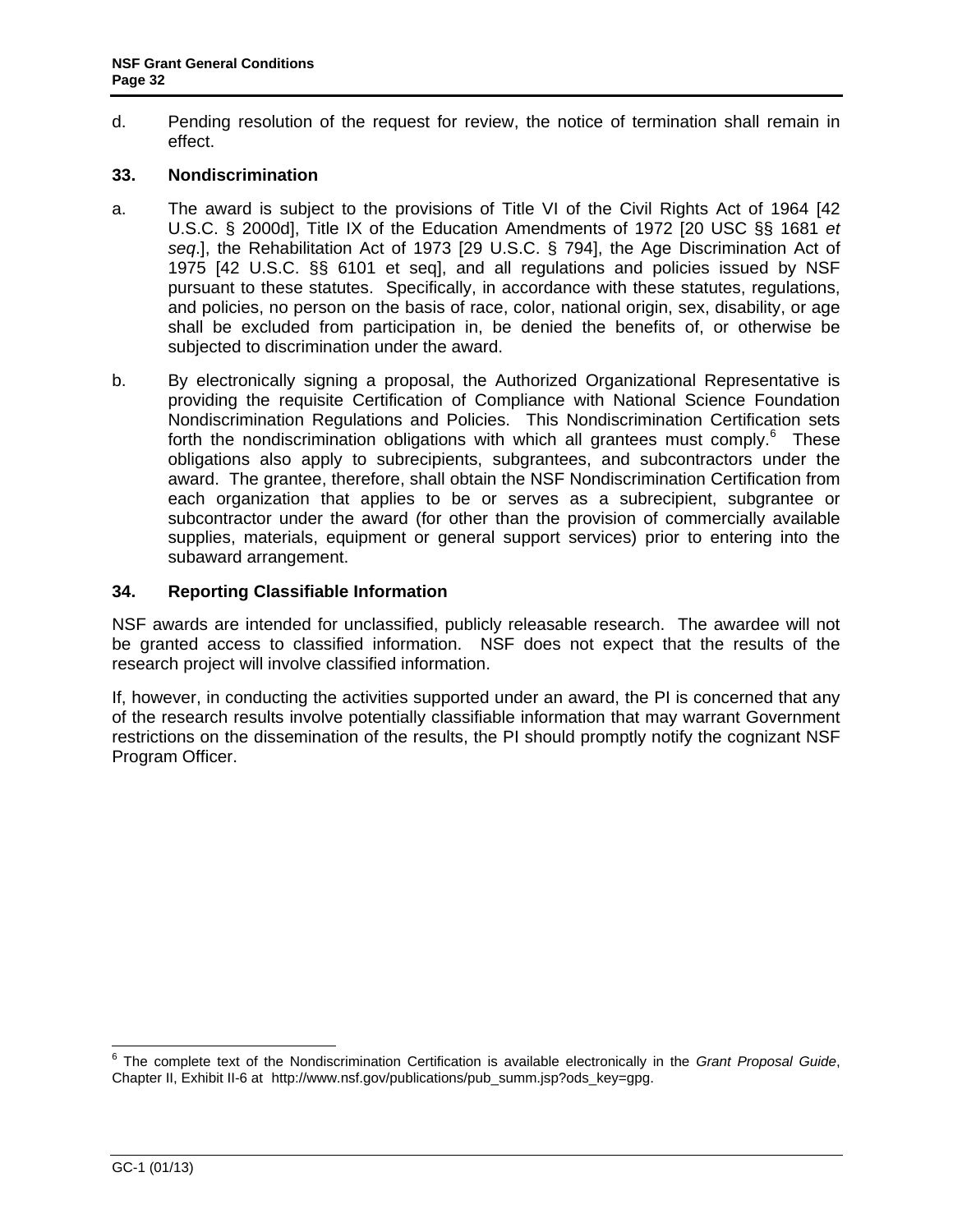# <span id="page-32-0"></span>**35. Animal Welfare**

- a. Any grantee performing research on vertebrate animals<sup>7</sup> shall comply with the Animal Welfare Act [7 U.S.C. §§ 2131 et seq.] and the regulations promulgated hereunder by the Secretary of Agriculture [9 CFR §§ 1.1-4.11] pertaining to the humane care, handling, and treatment of vertebrate animals held or used for research, teaching or other activities supported by Federal awards. The grantee is expected to ensure that the guidelines described in the National Academy of Science (NAS) Publication, "*Guide for the Care and Use of Laboratory Animals*" (1996) are followed and to comply with the *Public Health Service Policy and Government Principles Regarding the Care and Use of Animals* (included as Appendix D to the NAS Guide). Further guidance on the use of vertebrate animals in NSF funded projects can be found in the AAG Chapter VI.B.3.
- b. In the event the grantee's multi-project Assurance is cancelled or lapses, the grantee must immediately notify the cognizant Grants and Agreements Officer identified in the award notice.

 NOTE--The grantee may request registration of its facility and a current listing of licensed dealers from the Regional Office of the Animal and Plant Health Inspection Service (APHIS), United States Department of Agriculture, for the region in which its research facility is located. The location of the nearest APHIS Regional Office, as well as information concerning this and other APHIS activities may be obtained at http://www.aphis.usda.gov/.

# **36. Research Involving Recombinant DNA Molecules**

If this award supports research involving recombinant DNA molecules, the grantee agrees to comply with the requirements of [AAG Chapter VI.B.2.](http://www.nsf.gov/pubs/policydocs/pappguide/nsf13001/aag_6.jsp#VIB2)

# **37. Clean Air and Water**

(Applicable only if the award exceeds \$100,000, or a facility to be used has been the subject of a conviction under the Clean Air Act [42 U.S.C. § 7413(c)(1)] or the Clean Water Act [33 U.S.C. § 1319(c)] and is listed by the Environmental Protection Agency (EPA), or the award is not otherwise exempt.) The grantee agrees as follows:

- a. To comply with all the requirements of Section 114 of the Clean Air Act [42 U.S.C. § 7414] and Section 308 of the Clean Water Act [33 U.S.C. § 1318], respectively, relating to inspection, monitoring, entry, reports and information, as well as other requirements specified in Section 114 and Section 308 of the Clean Air Act and the Clean Water Act, respectively, and all regulations and guidelines issued thereunder before the award of the grant.
- b. That no portion of the work required by the award will be performed in a facility listed on the Environmental Protection Agency List of Violating Facilities on the date that the award was awarded unless and until EPA eliminates the name of such facility or facilities from such listing.
- c. To use its best efforts to comply with clean air standards and clean water standards at the facility in which the award is being performed.
- d. To insert the substance of the provisions of this article into any nonexempt subcontract.

<sup>&</sup>lt;u>nect</u><br><sup>7</sup> In addition to vertebrate animals covered by the Animal Welfare Act, the requirements specified in this Article also are extended to rats, birds and mice.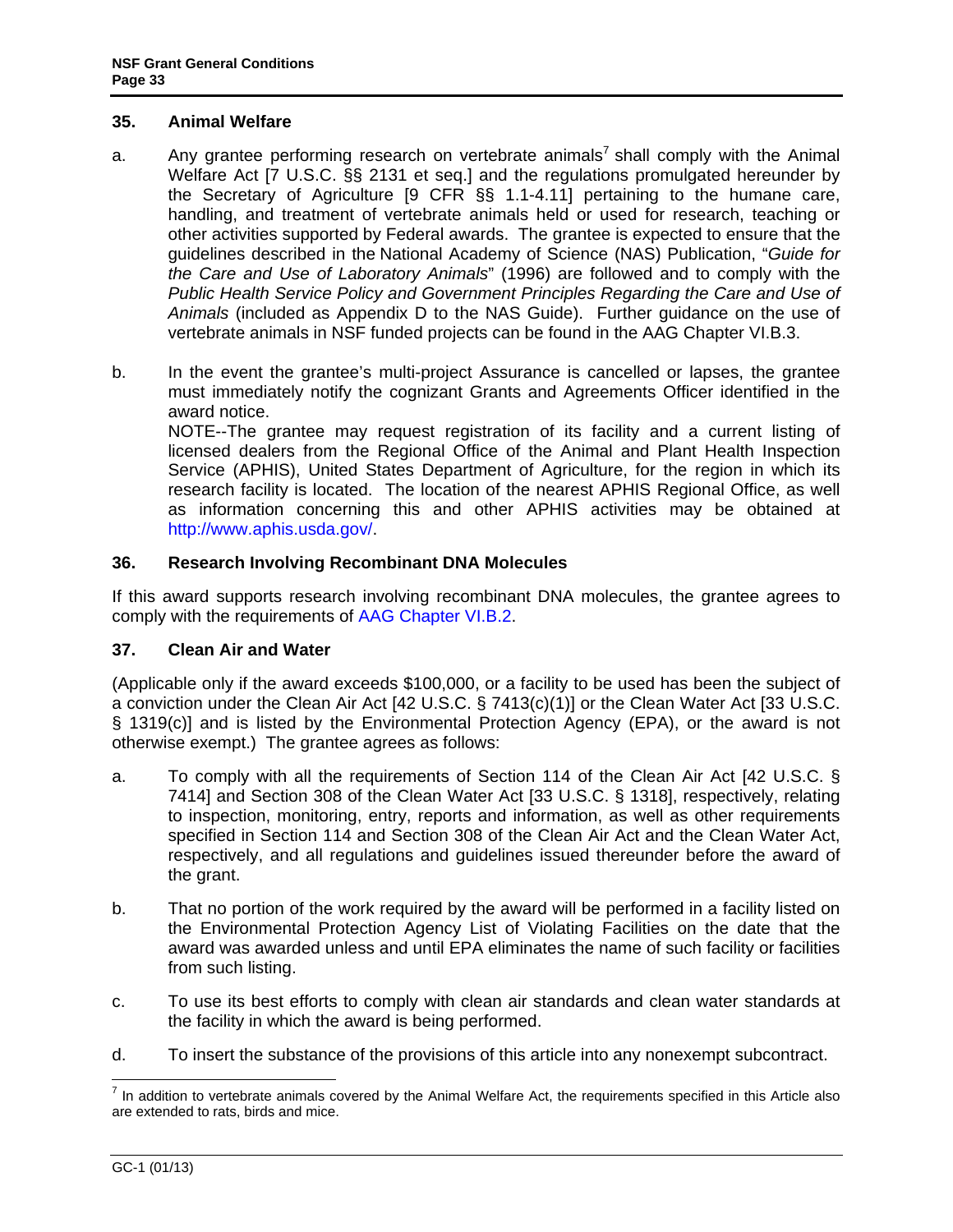# <span id="page-33-0"></span>**38. Human Research Subjects**

The grantee is responsible for the protection of the rights and welfare of any human subjects involved in research, development and related activities supported by this award. The grantee agrees to comply with the NSF regulation, entitled, "*Protection of Human Subjects* [45 CFR Part 690]."

# **39. Investigator Financial Disclosure Policy**

If the grantee employs more than 50 persons, the grantee shall maintain an appropriate written and enforced policy on conflict of interest consistent with the provisions of AAG Chapter IV.A.

# **40. State Sales and Use Taxes**

Grantees are reminded that each set of cost principles cited in Article 12b. limits the allowability of taxes to those the organization is required to pay. Grantees must avail themselves of any tax exemptions for which any activities supported by Federal funds may qualify, including any applicable exemptions from state or local sales and use taxes on the purchase of goods and services made with NSF award funds.

# **41. Debarment and Suspension**

Recipients shall fully comply with the requirements stipulated in Subpart C of 2 CFR Part 180, entitled "*Responsibilities of Participants Regarding Transactions*" as supplemented by NSF's regulations at2 CFR Part 2520 (http://www.gpo.gov/fdsys/pkg/CFR-2011-title2-vol1/pdf/CFR-2011-title2-vol1-part2520.pdf). The recipient is responsible for ensuring that any lower tier covered transaction, as described in Subpart B of 2 CFR Part 180, entitled "*Covered Transactions*," includes a term or condition requiring compliance with Subpart C. The recipient also is responsible for further requiring the inclusion of a similar term or condition in any subsequent lower tier covered transaction. The recipient acknowledges that failing to disclose the information required under 45 CFR § 180.335 may result in the termination of the award, or pursuance of other available remedies, including suspension and debarment. Recipients may access the Excluded Parties List System at http://epls.arnet.gov.

# **42. Resolution of Conflicting Conditions**

Should there be any inconsistency between any special conditions contained in the award and these Grant General Conditions (GC-1), the special conditions in the award shall control. Should there be any inconsistency between these Grant General Conditions (GC-1), any special conditions contained in the award, and any NSF guides, brochures, etc., cited or included by reference in the award, the matter should be referred to the NSF Grants and Agreements Officer for guidance.

### **Other Considerations**

### **43. Liability**

NSF cannot assume any liability for accidents, illnesses or claims arising out of any work supported by an award or for unauthorized use of patented or copyrighted materials. The grantee institution is advised to take such steps as may be deemed necessary to insure or protect itself, its employees and its property.